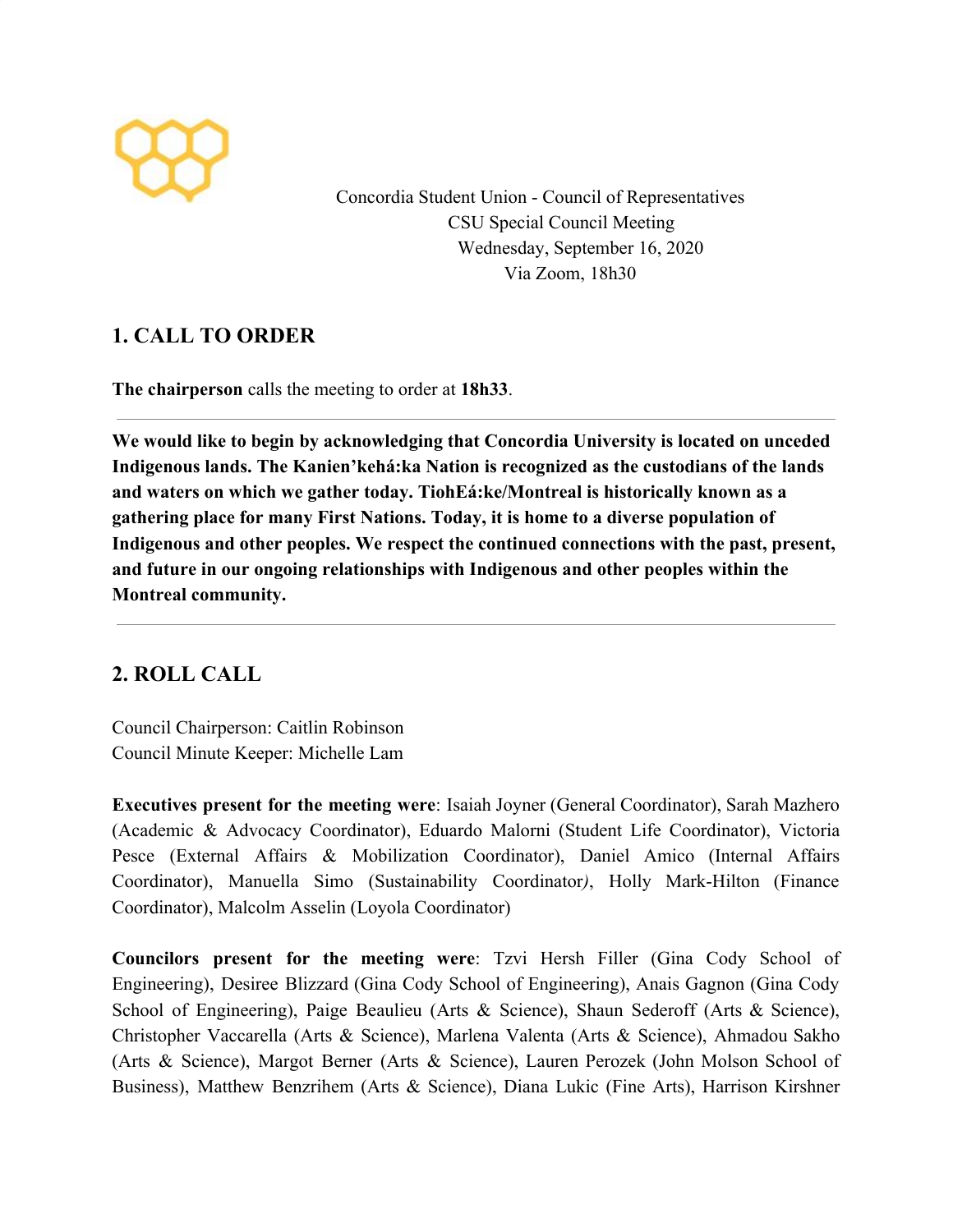(John Molson School of Business), S Shivaane (Arts & Science), Sarah Bubenheimer (Arts & Science), Zach Williams (Independent), Jeremya Deneault (John Molson School of Business), Jarrad Haas (Fine Arts), Chelsea Okankwu (John Molson School of Business), James Hanna (Gina Cody School of Engineering), Arieh Barak (Independent)

#### **Executives absent for the meeting were: N/A**

**Councilors absent for the meeting were**: Yasmine Yahiaoui (Arts & Science), Howard Issley (John Molson School of Business), Roman Zelensky (Arts & Science), Natalia Whiteley (Gina Cody School of Engineering)

**Harrison Kirshner** moves to excuse **Yasmine Yahiaoui**. Seconded by **Tzvi Hersh Filler.** Motion passes.

**Jeremya Deneault** moves to excuse **Howard Issley**. Seconded by **Tzvi Hersh Filler.** Motion passes.

# **3**. **APPROVAL OF THE AGENDA**

**Margot Berner** motions to move the consent agenda to after the presentations on the agenda. Seconded. Motion passes.

**Margot Berner** moves to approve the agenda. Seconded by **Harrison Kirshner**. Motion passes

# **4. PRESENTATIONS AND GUEST SPEAKERS**

### **a) Students For Consent Culture (SFCC)**

**Margot Berner** motions to allow the SFCC to present. Seconded. Motion passes.

**Sophie Hough-Martin:** I'm the outreach lead of SFCC, and I'm joined by Chantelle who is the co-chair of the organization.

**Chantelle Spicer**: I'm the national co-chair for SFCC. SFCC's origin roots from student action. Violence came to a head when there were three prominent cases that were brought forward by students, professors, and administration. When the university did not respond to the raising of student voices, 1000 students from McGill and Concordia walked out of class to protest against McGill's silence and Concordia's inaction. Education, outreach, and advocacy are our three portfolios.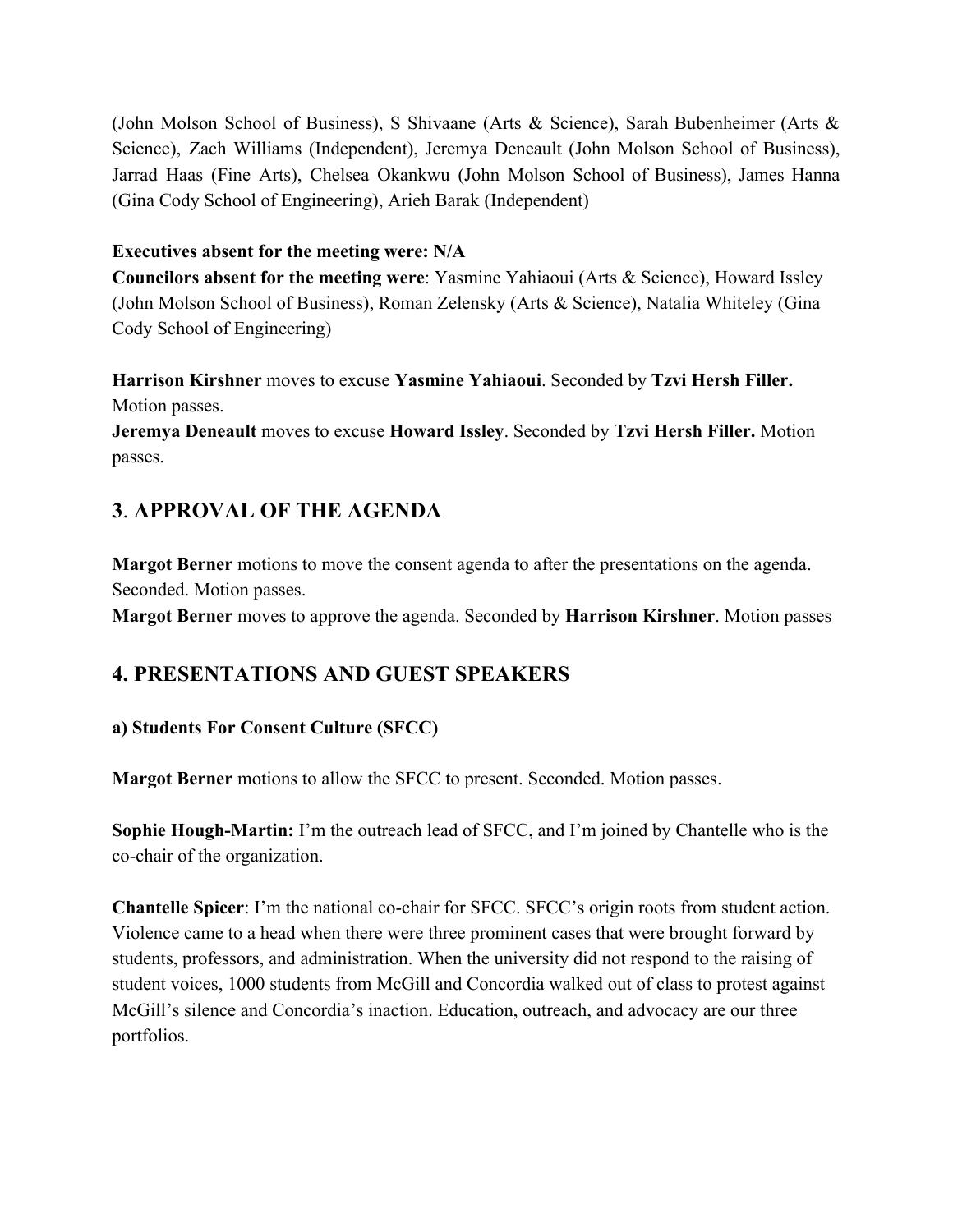**Sophie Hough-Martin:** I was the CSU GC 2 years ago. The work that I do now hones in on the advocacy and activism that I was doing in my undergrad. Concordia received the lowest grade from the Our Turn National Action Plan report card. This was a big blow to the administration and an affirmation to the students. In 2011, students in CGA & WSSA mobilized for the creation of SARC. In 2013, SARC opened. In 2014, Emma published a story detailing their sexual assault from a professor. In 2015, the English department students called for a university statement but received an HR meeting instead. That year SARC also started providing consent training. In 2016, the first sexual violence policy was adopted. In 2017, the university received its D- grade. That year Bill 151 was adopted by the national assembly. In 2018, Mike Spry's blog post went live detailing accounts that align with the "stories like passwords" essay. In 2018, Concordia circumvented article 32 of the accreditation act. SFCC wants to work with you.

**Chantelle Spicer:** We hope this is relevant to Concordia students. We want to have a partnership now and going forward. This can include the open secrets report, supporting the national framework, policy re-grading, training and education, as well as consultation. Our proposed funding is \$35,000 based on the previous precedent. This would be for consultation, reports & research, advocate training, and operational support. Grants do not offer funding for nonprofits to keep the lights on. This goes to help subsidize our labor and ensure that our resources can remain accessible to other student organizations who may not have as big budgets as the CSU.

**Sophie Stone:** The way that complaints are handled at Concordia is that the member bringing the complaint has to bring the whole case to the hearing. If they're a survivor, that's a whole other workload for them to be doing. They have to bring all the evidence and arguments. Officially, a student advocate just means any member of the Concordia community. There are only the student advocacy and the CSU advocacy center who are familiar with the hearing structure. A lot of the work is being done by usually other students

**Nicole LeBlanc:** I'm the coordinator of the campaigns department. I cannot stress enough how beneficial this would be to the campaigns department. I would argue strongly in favor of this motion. Concordia has yet to fulfill any of the demands that the CSU issued in regard to sexual harassment. This would benefit the campaigns department as I'm the only full-time staff. SFCC has the capacity that we don't have. This collaboration is going to allow the CSU to do something that the CSU strives to do every day, which is maintained and foster collaborations with other universities.

**Walter Chiyan TOM:** I am the supervising lawyer at the CSU Information & Legal Clinic. We service students that have problems, people don't come to us if they don't have a problem, to begin with. When we talk about survivors of sexual violence, the unfortunate reality is that many that come to us don't go forward with their complaints. No one wants to be a victim. As a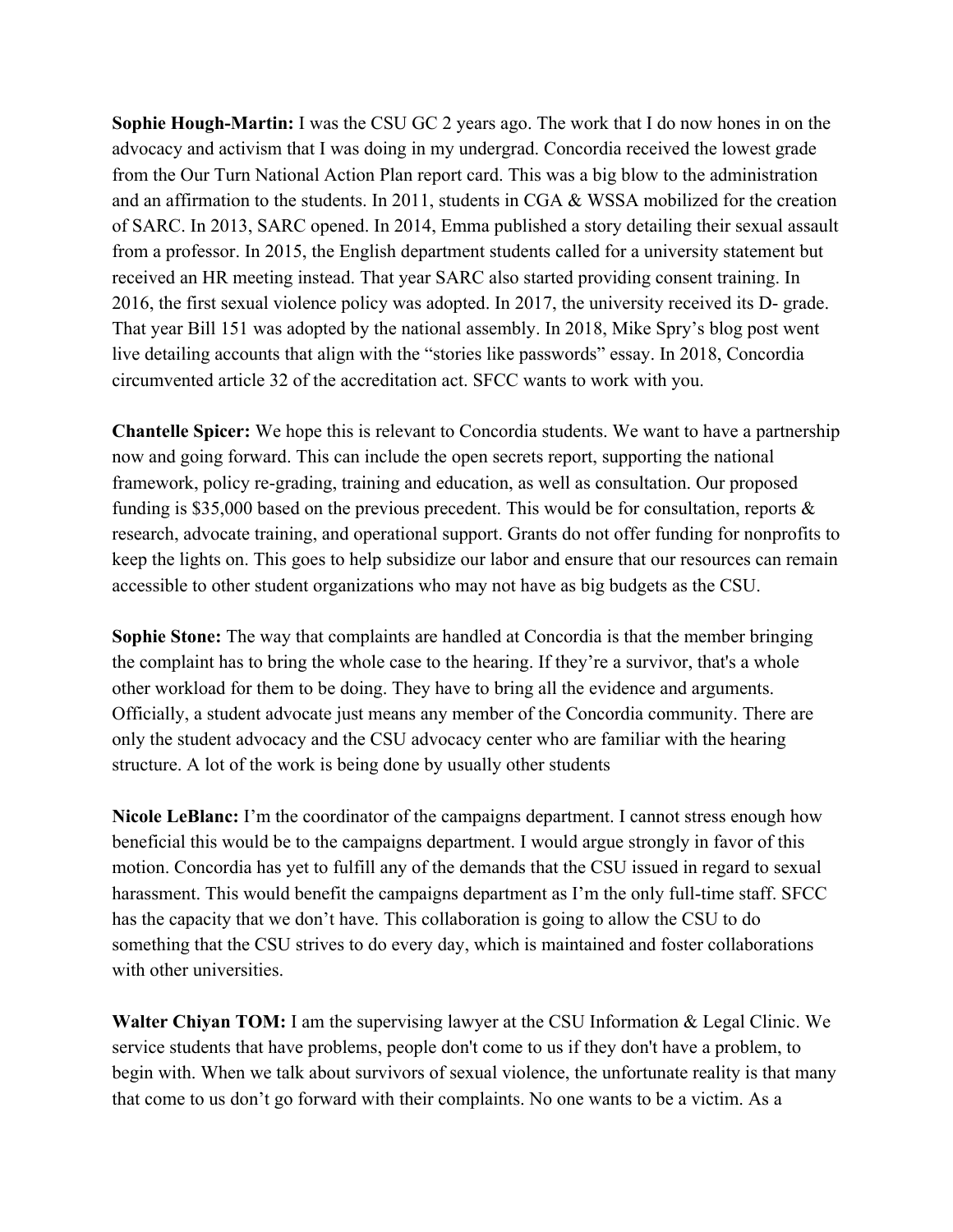frontline service worker, I meet with victims of sexual violence. In one year, we had nine cases of harassment and sexual violence. You have international students that come to us in despair about the possibility of what to do with their file, especially if they come from a country where the authorities aren't people they would go to. When there are complaints against the university, they do one of three things. They try to drag out the process, they deny the situation exists or that there are systemic issues, they destroy the victim. It's important to have the support of SFCC on our side. Expertise and advocacy are what we need. We are dealing with frontline cases, and what we need is the expertise from the research that SFCC does, support from training, advocacy, consulting for the best practices. We receive training from SARC but they only provide preventative consent training.

### **Margot Berner** sponsors the following motion from SFCC. Seconded by **S Shivaane.** Motion passes.

*BE IT RESOLVED* that the Concordia Student Union Council approve a renewable annual grant of \$35,000 to Students For Consent Culture Canada for three (3) years;

*BE IT FURTHER RESOLVED* that the renewal of such grant is contingent on SFCC Canada presenting their work and the partnership each year at the first September meeting of the Council.

*BE IT FURTHER RESOLVED* the budgetary impact of this motion is \$35,000 for 2020-2021.

**Margot Berner:** I'm in the English program and have been working on the ground with survivors and advocates, and students who were terrified to go to class. There's no way to overstate what a game-changer it was for students across Canada to have that report come out. Students are the ones who know what students need and what needs need to be addressed in instances of sexual violence. The work that SFCC has been doing has continued to exceed expectations. This is such a vital project, the fact that they're still coming to student unions to get funding is a testament to their commitment to listening and working with students, and continuing this work in a powerful way. \$35,000 is nothing when it comes to how useful this is for students to come. This is a problem we've been struggling to address at Concordia for so long, so please support this. This is one of the most important things that you may do on council. Students deserve to have these resources

**Tzvi Hersh Filler:** We keep going on about the policy not being standalone, Bill 151 explicitly states the policy needs to be independent. It's nice that we want to go through the protest root, but the obvious method here is to provide a lawyer's letter that would come from our lawyer fund

**Holly Mark-Hilton:** We don't have a 10M lawyer fund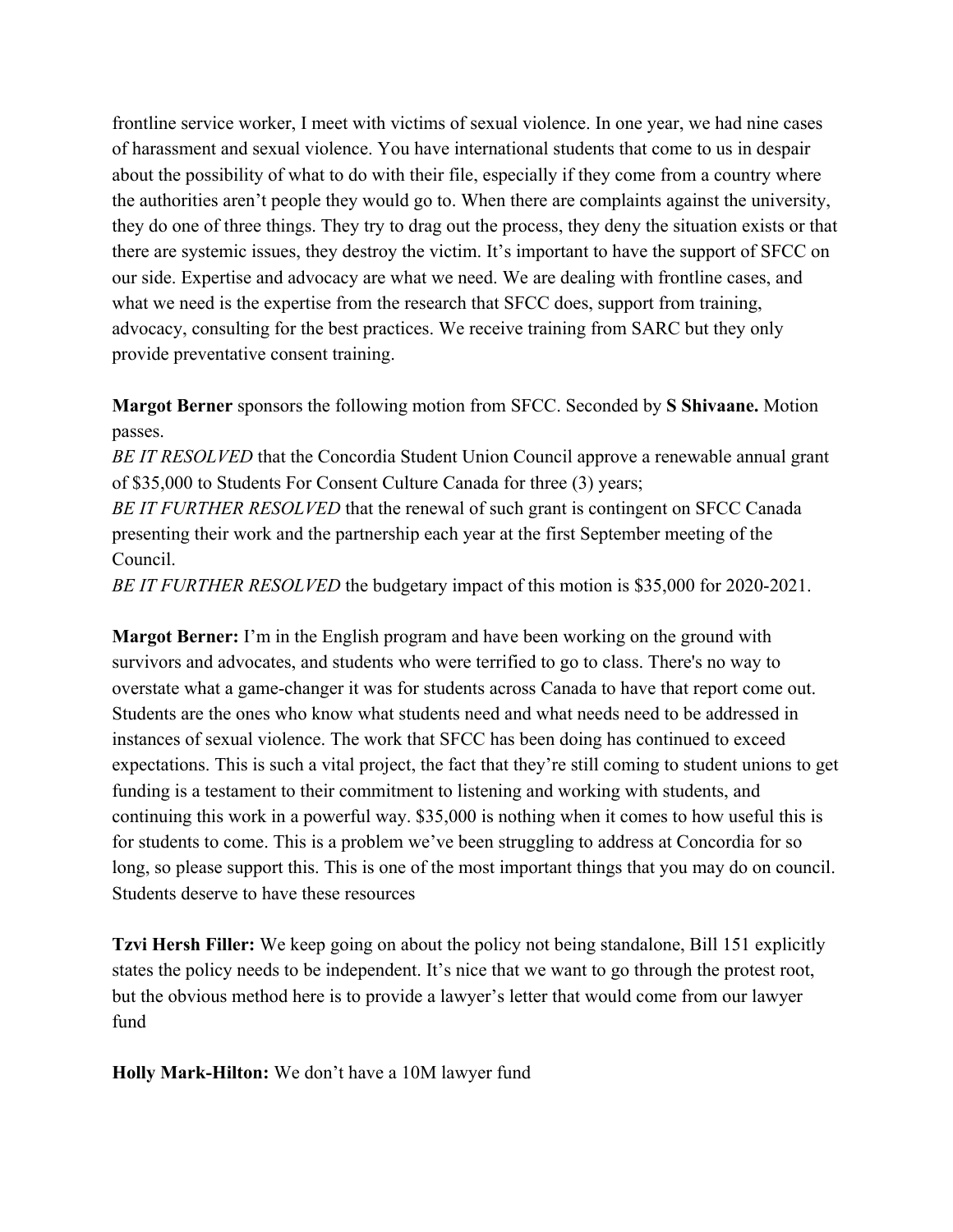**Sophie Hough-Martin:** In terms of the letter, what we focus on is student advocacy. That could include protests as well as other things. I appreciate that you're pointing out the lawyer's letter as an option, and is something I recommended to the previous GC. If the CSU wants to pay for a legal letter, they're more than welcome to. We're asking for your support and for you to have access to our resources. We'll help you understand the context and the framework

**Walter Tom:** We're beyond lawyer's letters, with all due respect. There's an actual recommendation that Concordia has refused to comply with. What we're asking for is for the expertise. We're dealing with frontline services. This isn't funding for people to go out with picket signs, this is about funding research and resources

**Tzvi Hersh Filler:** I'm not sure why we aren't also doing the lawyer's letter. The \$150/hr for 100 hours strikes me as a bit much.

**Sophie Hough-Martin:** It's based on the standard equivalent rate for consulting. We're offering you access to a large team's worth of experience that spans law students, people who have experience with the institution and legal frameworks for that price, not just for one person.

**Walter Tom:** Once again, you have to understand that we're facing the University. You'd be shocked by the financial resources that they put into defending these policies. \$150/hr doesn't come close to how much Concordia pays their lawyers, who are being paid by you and your fees.

**Lauren Perozek:** It's horrifying to learn about the inaction from the University. I'm in full support and hope that my fellow councilors will as well. Mathew Kaminski brought forward a similar motion and we were all in agreement that we should have an initiative like this. Here we have a group that does have an initiative and is better qualified to take on the administration.

**Harrison Kirshner:** This is necessary. Hearing as a student about the inaction of the administration when it comes to sexual violence and assault on campus, it hurt me. This presentation shows us that we can help rectify this situation and build a safer community for our students. Regarding the \$35,000, what budget line would this come out of, and whether we have room for this initiative?

**Holly Mark-Hilton:** This would be from sexual violence funds, so this is accounted for

**Sarah Mazhero:** This would be beneficial for survivors, and one of the smartest moves to deal with Concordia administration. This would also help me in my position, especially since survivors have reached out to us. This would help the union to be able to fund this.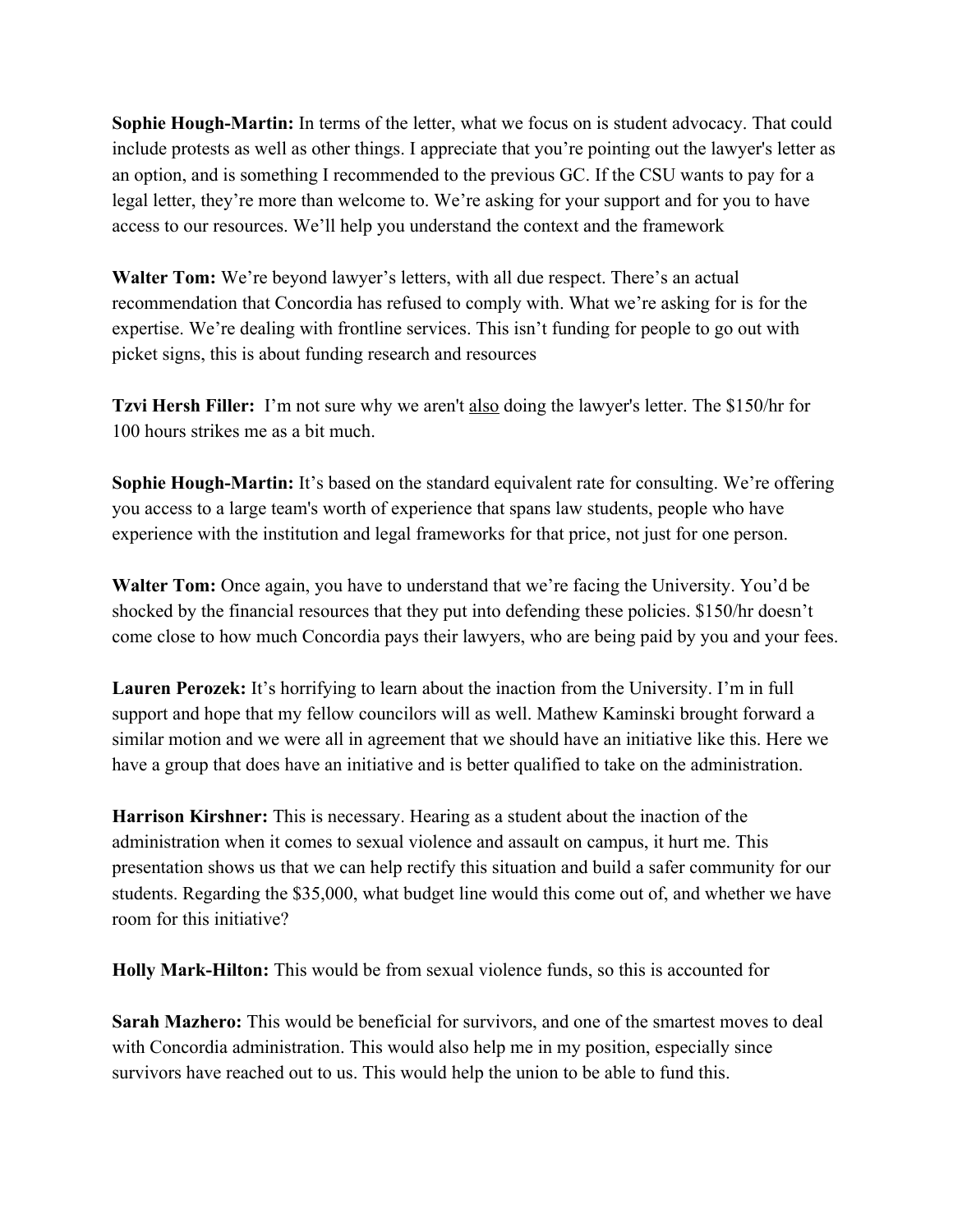**Isaiah Joyner:** The reason why we need this initiative is that this is a tangible way to foster a survivor-centered culture

**Matthew Benzrihem:** It says there's a 3-year grant but renewed every year? Can you clarify?

**Sophie Hough-Martin:** The \$35,000 is for each year individually.

**b) Budget Presentation**

**Holly Mark-Hilton:** Since the last motion, you asked Fincomm and I to give explanations to variances over \$5000 which we have done. We will be discussing the operational budget, the fee levy, CSU's services, CSU's clubs, the consolidated budget

Operational budget: To make up for remote work, the CSU has made cuts to our operational budget of \$15,333

Fee levy: There is no variance recorded in the CSU's fee levy

The CSU's services: The LIC's budget has a variance of \$638 compared to the last fiscal year. HOJO's budget has a variance of \$+20,061 due significantly to the decrease in salaries and benefits. The advocacy center's variance of \$-18,729 is primarily due to the unconfirmed negotiations with the GSA.

The CSU's clubs: Since club's salaries were moved to the operational budget, the club's budget increased

Consolidated budget: The bottom line of the CSU's consolidated budget results in a breakeven of \$37,532

**Lauren Perozek:** For the student life committee, was anything taken out of that budget line? Are there still 40,000 there?

**Holly Mark-Hilton:** Yes, nothing has been modified

**Tzvi Hersh Filler:** The finance coordinator made a comment on the fee levy referendum coming up, can they elaborate?

**Holly Mark-Hilton:** Please ignore that, that was a mistake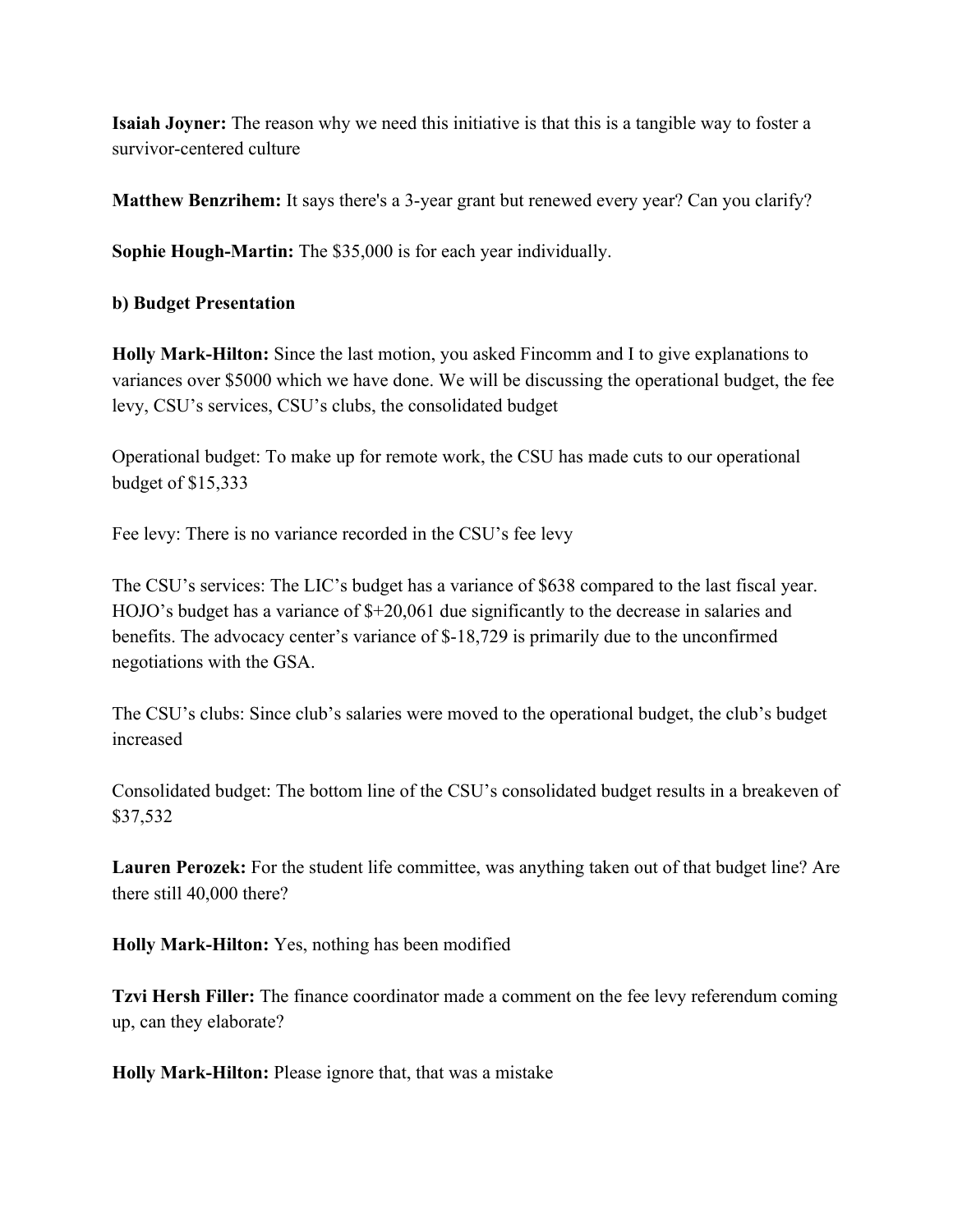**Harrison Kirshner:** I want to speak in favor of this budget, a lot of time was put into this and there were a lot of conversations in regards to it. I hope we can approve this because I don't know how much longer we can go without a budget

**Nicole LeBlanc:** Was anything adjusted for campaigns?

**Holly Mark-Hilton:** The budget proposed is the normal one, so no one's budget lines are being touched, it's exactly what we budgeted for in May

**Isaiah Joyner** motions to approve the 2020-2021 budget. Seconded by **Harrison Kirshner**. Motion passes.

#### **c) Fee Levy Review Update**

**Eduardo Malorni:** I brought forward the six recommendations that the previous GC made to the admin. The administration informed us that Fall 2020 would not be possible, and also informed me that a few of the recommendations will not be followed. Their goal is to have the online opt-out system in the MyConcordia portal, specifically the financial/account section of the student center. For security reasons, the University will only link to other web pages on the Concordia domain to prevent security issues. Currently, no fee levy has a webpage on the Concordia Domain. This is a problem because all fee levies agreed that they wouldn't have enough room to properly show off their services in a paragraph, and wanted the outbound link. This is problematic because the popup will only provide a "one-liner" for fee levies to showcase their work. The university also said that they will only provide one legal large agreement covering all groups just explaining that by opting out, the student will lose services. The fee levy originally wanted to have a legal agreement for **each** group. Due to students being able to modify their classes up until the DNE deadline, and therefore the amount they will pay for each fee levy, the opt-out period will occur after the DNE deadline. The administration stated that they will provide a membership list as opposed to a list of those who opted out to all fee levy groups. Due to not keeping track of who opted out in the above, they will not be able to provide a total amount to the fee levies that they have lost due to opt-outs per semester. The university agreed that the opt-out period should be a maximum of five days long. The administration does not have the fine workings of how this system will work yet. For the current opt-out period, it will be done by the fee levies during Sept 22-26. The fee levies have updated their opt-out process.

**Harrison Kirshner:** It's good that you're bringing this forward as there is clearly stuff that is lacking and is inadequate for the fee levies. For the summer, the fee levies were doing opt-outs by email. Will that also be the case?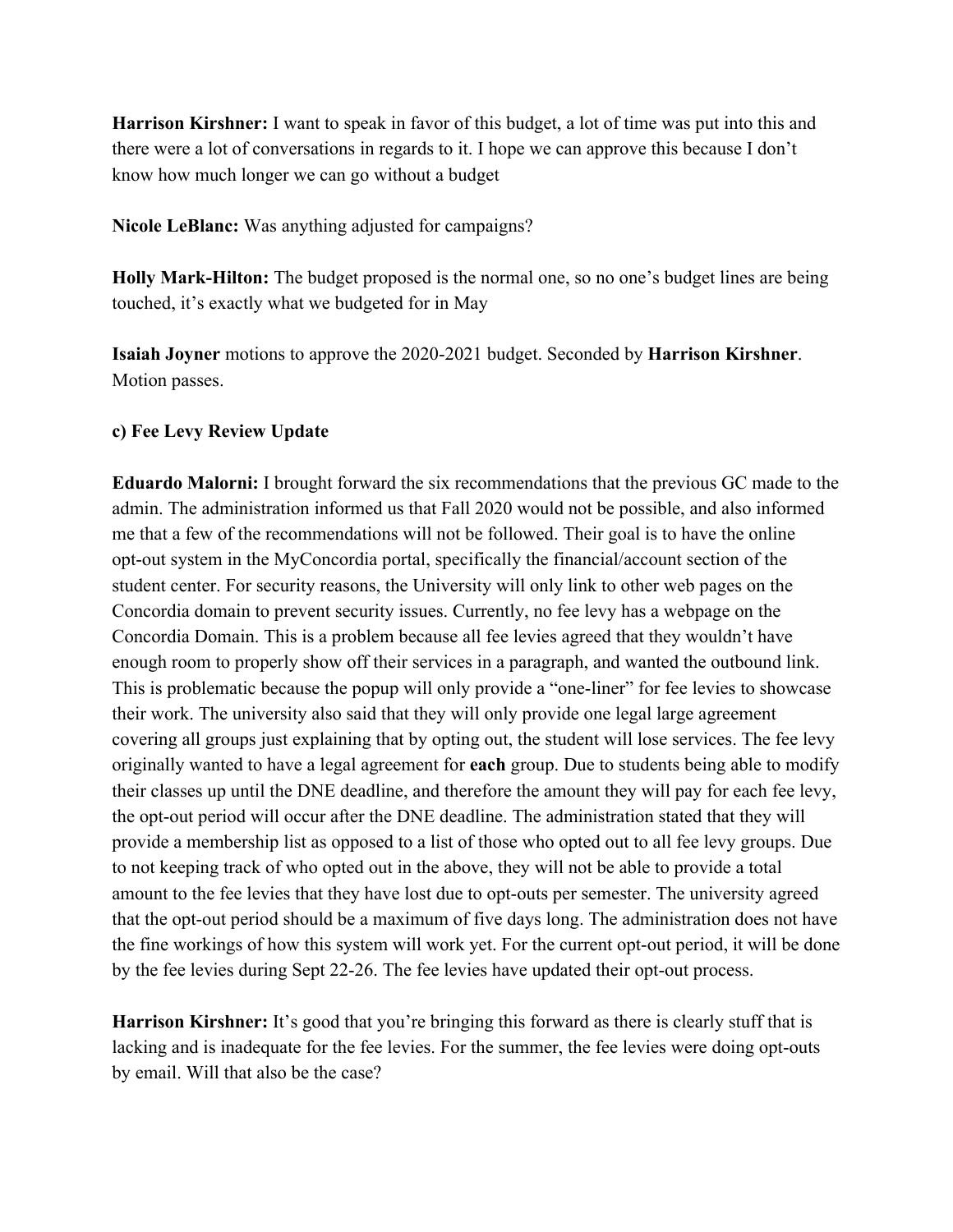**Eduardo Malorni:** The fee levies are creating a form for students to fill out.

**Margot Berner** presents the following motion. Seconded by **S Shivaane**. Motion passes. *BE IT RESOLVED* that the discussion be tabled until the second October RCM *BE IT FURTHER RESOLVED* that the CSU be mandated to stand firm on the recommendations for online opt-out and that fee levies be included in meetings with the administration as per council's March council resolutions

**Margot Berner:** The least we can do for the fee levies is give them time to digest this, we don't want to consult the people who are involved and then ignore that consultation.

**Tzvi Hersh Filler**: Can you argue for an alternative to the University not allowing external links?

**James Hanna:** Three lines aren't enough and there are simple solutions to not wanting outside links to their server. We should go back to the administration. We can't accept these proposals from the administration.

**Matthew Benzrihem:** We need to stand firm that the opt-out option be integrated on MyConcordia

**Harrison Kirshner:** It doesn't have to be done on the MyConcordia website. If they aren't willing to accept these recommendations, maybe we can come to a consensus where the opt-out is done on the CSU website

**Arieh Barak:** I agree that the students should know about the fee levies before they opt-out, but they shouldn't be informed at the last minute. Fee levy groups should inform students about what they do before the deadline

**Eduardo Malorni:** I agree, these groups provide a lot to students and it's important that students learn about these services earlier. This is why I included a lot of the fee levy groups in the orientation events

**Tzvi Hersh Filler** moves to add the following to the motion. Seconded by **Matthew Benzrihem**. Motion passes. *BE IT FURTHER RESOLVED* that the SL coordinator not be mandated to argue with the administration over issue #4a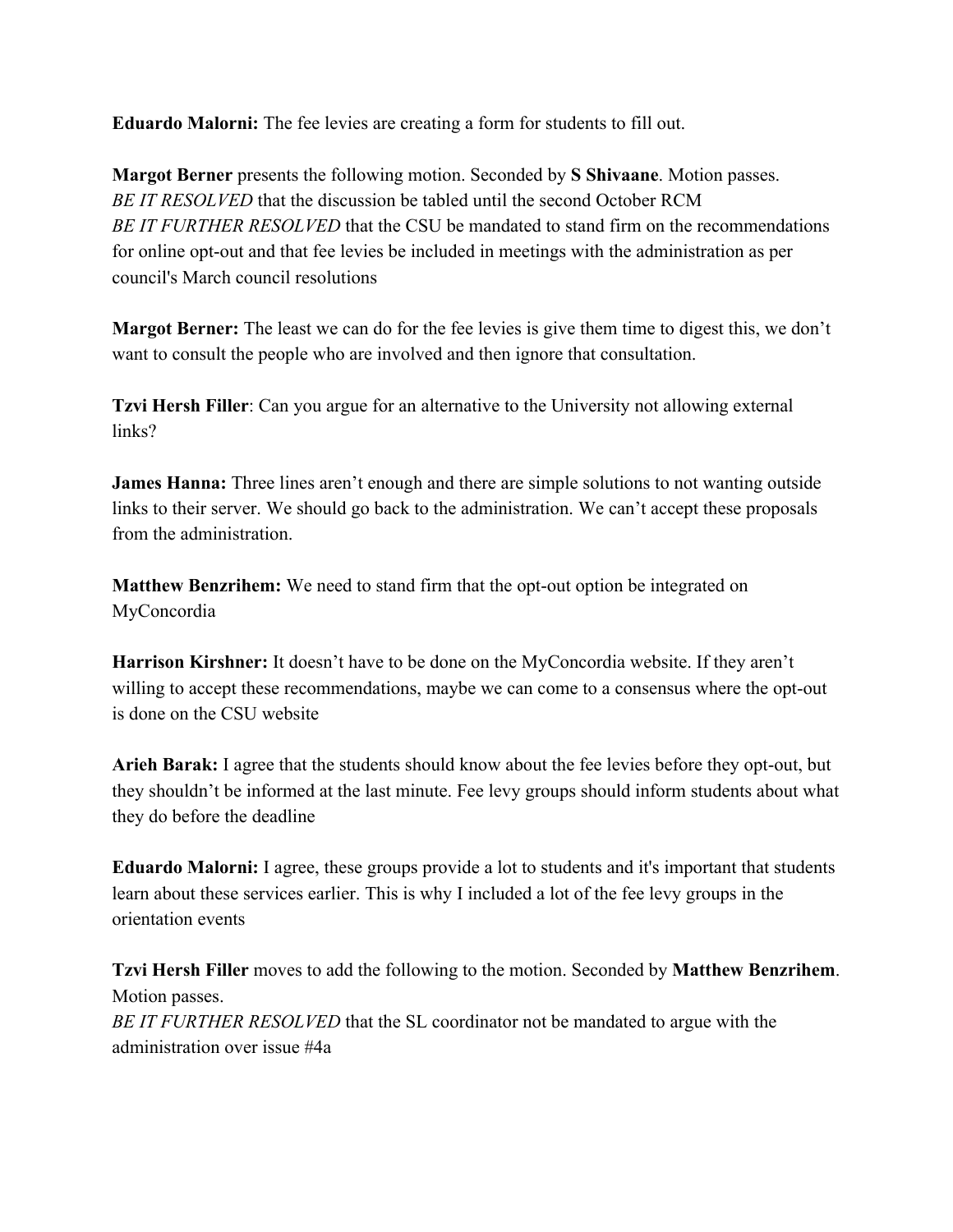**Tzvi Hersh Filler:** Certain students would feel targeted by having their name on a list of those opting out. It would make more sense to provide a list of students who are members, rather than a list of those who aren't.

**Tzvi Hersh Filler** motions to extend the discussion by five minutes. Seconded by **Ahmadou Sakho**. Motion passes.

**Lauren Perozek:** The administration agreed to provide the list of people opted out or opted in?

**Eduardo Malorni:** They would provide a list of those opted in

**Francella Fiallos (CJLO):** We have completed a form that students can fill out. It's comprehensive and straightforward. It includes information about each fee levy group. Students will have the chance to upload their timetable and their student ID. We feel like this is the best approach for students to make an informed decision.

**Matthew Benzrihem** motions for a ten-minute recess. Seconded by **Harrison Kirshner**. Motion passes.

# **5. CONSENT OF THE AGENDA**

**Margot Berner:** Can someone confirm that the only motion passed in fincomm is the reallocation of money from the external budget line?

**Holly Mark-Hilton:** We decided that it would be the 20% scenario until after the summer, but that's no longer relevant. We also had fincomm orientation

**Margot Berner:** For the policy committee, was the only thing that passed the format of the positions book?

**Sarah Mazhero:** Yes it was just that

**Margot Berner** motions to approve everything in the consent agenda. Seconded by **Tzvi Hersh Filler**. Motion passes.

# **6. APPOINTMENTS**

**a) Senate JMSB & Fine Arts**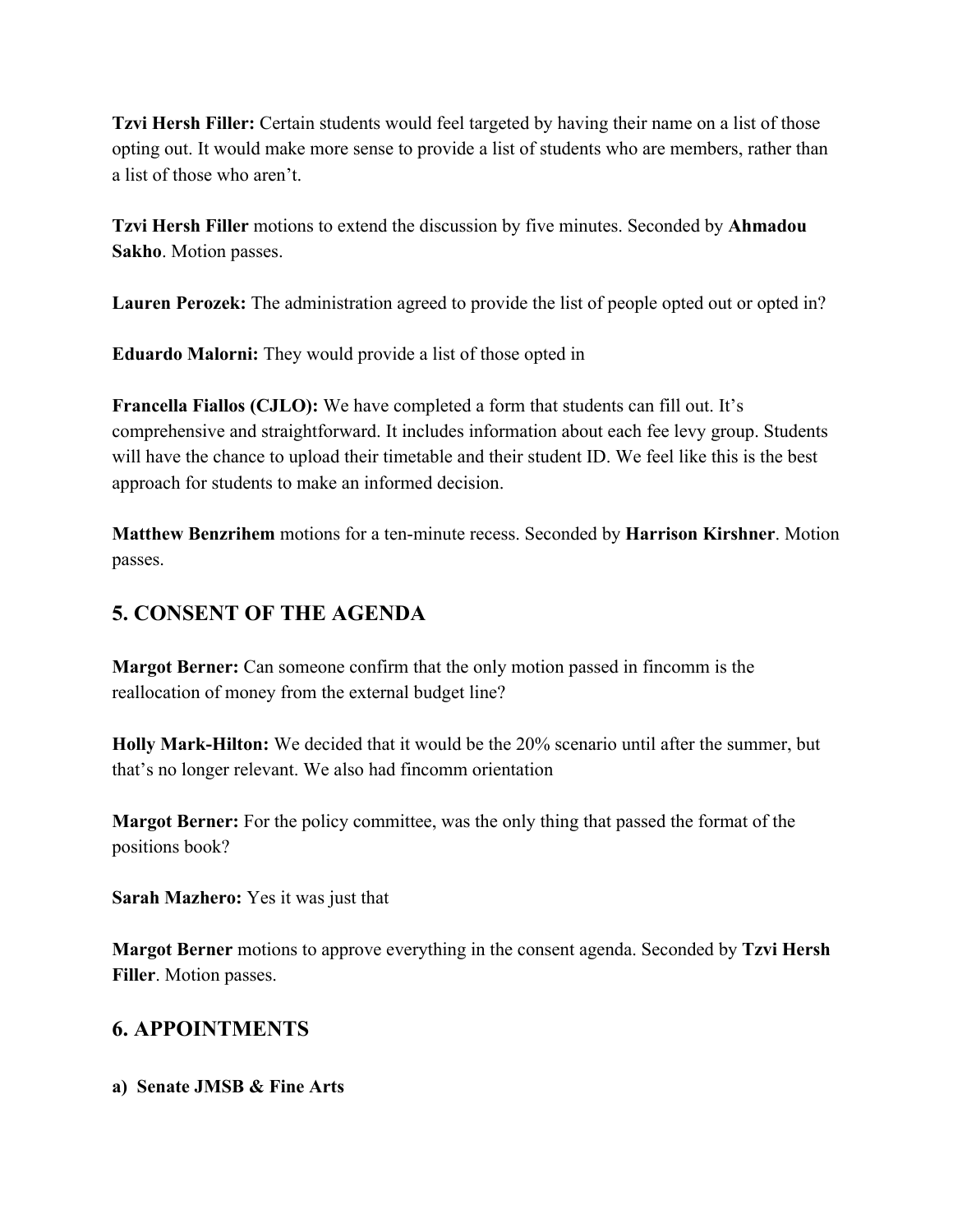**Sarah Mazhero:** I have candidates here for these seats. Samantha is the representative of fine arts. I have two candidates for JMSB, Harvin and Safwan.

**Samantha Leger:** I'm entering my 5th year in fine arts. I'm interested because I have experience with the Concordia administration and student groups. I understand how decisions are made in the administration. I'm looking forward to getting further involved and creating a better community

**Safwan Hye:** I'm entering my fourth year at JMSB in accounting and BTM. I've been involved in the Concordia community. I've been part of CSU clubs, ENCS, and JMSB associations. All this experience has given me the chance to work with others from different perspectives. I was recently elected President of JSBA, and work closely with faculty and dean of students, and other parties. I understand this is a time commitment, but I have experience doing juggling work

**Harvin Hilaire:** I'm in BTM and marketing. I've been involved with the Haitian Student Association. I'm on the Board of CASA. I have experience with the procedure. I'm working with a group of black leaders in the community to create a task force and black caucus. I want to give as much value to the school as possible and gain experience. I'm always listening, at events, and can bring value to the Senate

**Lauren Perozek:** We had Senate seats appointed last council meeting, are these new seats?

**Sarah Mazhero:** Yes these are new seats. The previous members dropped out due to the time commitment. I've reached out to those involved in the community to see if they're interested in these positions.

**Margot Berner** moves to approve the Fine Arts applicant as the Senator. Seconded by **Harrison Kirshner**. Motion passes.

**Tzvi Hersh Filler** motions to enter closed sessions. Seconded by **Howard Issley**. Motion passes.

**Matthew Benzrihem** motions to enter open sessions. Seconded by **Arieh Barak**. Motion passes.

**b) Loyola Committee**

**Malcolm Asselin:** Loyola is closed but we're working on online events!

**c) Finance Committee**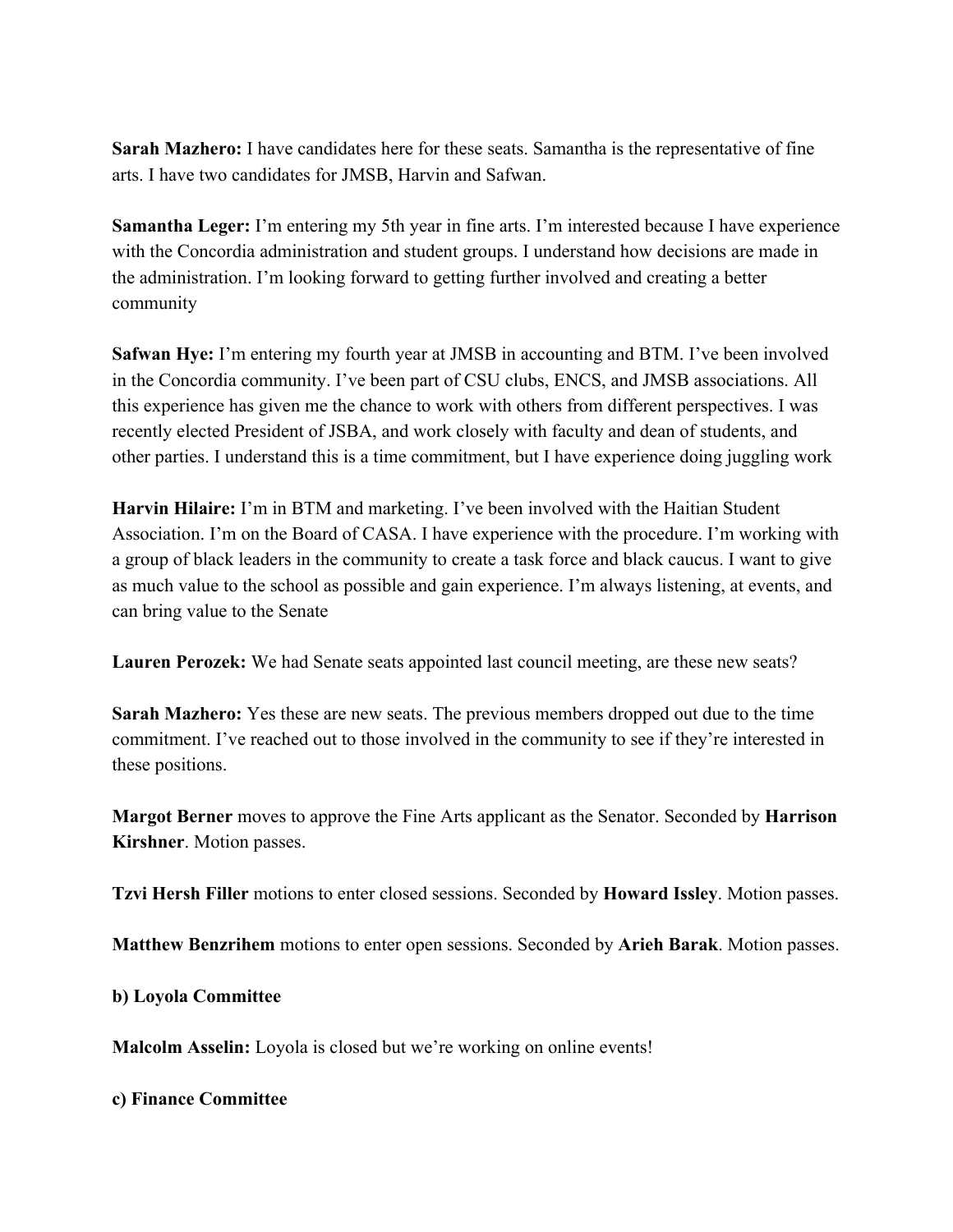**Holly Mark-Hilton:** We are overseeing the budget and ensuring that the CSU is fiscally responsible

**Marlena Valenta** nominates themselves to the committee. Seconded.

**Tzvi Hersh Filler** nominates **Arieh Barak** to the committee. Seconded.

**Marlena Valenta:** I'm not on any other committees, I'm good with numbers and intelligent. I'm interested, want to learn and contribute more

**Arieh Barak:** I rescind my nomination.

**Isaiah Joyner:** Motivating for Marlena, she is not on a committee currently and every counselor should have a chance to be on one

**James Hanna** motions to appoint **Marlena Valenta**. Seconded by **S Shivaane.** Motion passes

#### **d) Sponsorship Ad Hoc Committee**

**Victoria Pesce:** This committee tries to find ways to fund the CSU other than with fee levies

**Zachary Williams** nominates themselves. Seconded by **Tzvi Hersh Filler**.

**Zachary Williams:** It's a challenge to find sponsorships in this climate, and I'd like to see the CSU partner with co-ops

**Tzvi Hersh Filler** motions to appoint **Zachary Williams** to the Sponsorship Committee. Seconded by **S Shivaane**. Motion passes.

### **7. RETURNING BUSINESS**

#### **a) Anti-Sexual Harassment Initiative**

**Margot Berner** motions to table this indefinitely. Seconded by **S Shivaane**. Motion passes.

**Lauren Perozek** motions to table all returning business to the next RCM. Seconded. Motion passes.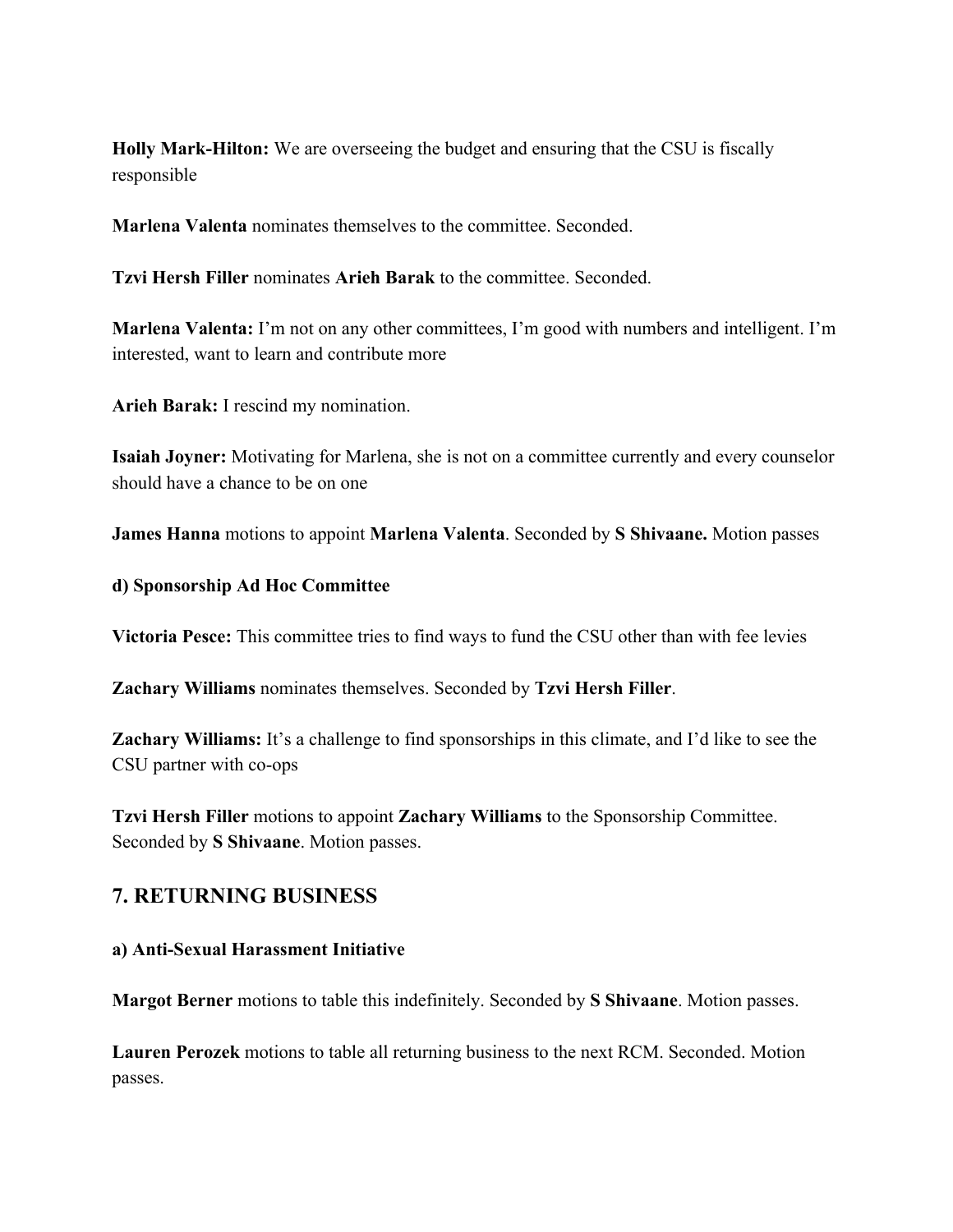### **8. NEW BUSINESS - SUBSTANTIVE**

#### **a) Antisemitism Training**

### **Matthew Benzrihem, Christopher Djesus Vaccarella, Arieh Barak** present the following motion. Seconded. Motion passes.

*WHEREAS* the CSU has a history across multiple mandates of anti-semitism.

*WHEREAS* multiple Councillors (Jewish and non-Jewish) feel deeply uncomfortable and are concerned with the treatment of Jewish councilors.

*WHEREAS* many members of the Executive and the Council have shown a lack of understanding about the Jewish people and the history of antisemitism.

*BE IT RESOLVED* that all CSU Executives be mandated, and the Council be highly encouraged to take training on antisemitism.

*BE IT FURTHER RESOLVED* that the Internal Affairs Coordinator be in charge of handling the details of this training for the 2020-2021 academic year. In the years following, it may be handled by any Executive

*BE IT FURTHER RESOLVED* that the Concordia Chabad Rabbis be the first choice for this training. Yisroel Bernath or Yehoshua Berkowicz are the Concordia Chabad Rabbis in the 2020-2021 academic year.

*BE IT FURTHER RESOLVED* that in the event that the Concordia Chabad Rabbis cannot attend, their advice is to be taken on who the executives should hire for the training.

*BE IT FURTHER RESOLVED* that in the event that the recommendations of the Concordia Chabad Rabbis cannot attend, the role of the trainer must be given to a person who is either a fully recognized Rabbi within the Greater Montreal Jewish community, someone who is a widely recognized expert on Judaism, or someone with a graduate degree in a widely accepted Judaic studies program.

*BE IT FURTHER RESOLVED* that the budgetary impact of this motion be limited to \$500.

**Matthew Benzrihem:** I don't think we will ever spend up to \$500. The Rabbis are some of the nicest people. Jews are a Semitic people, not European. You can say they have white privilege, but they are Semitic people. Judaism is not a mass religion, and not in the same category of Christianity or Islam. They should be thought of as a people group and as a religious group.

**Margot Berner:** The idea that all Judaism can be traced back to Semitic people is incorrect

**Victoria Pesce:** You keep saying that "the executive team does not know", that's a bold accusation to make. Why is it just executives and not the whole council?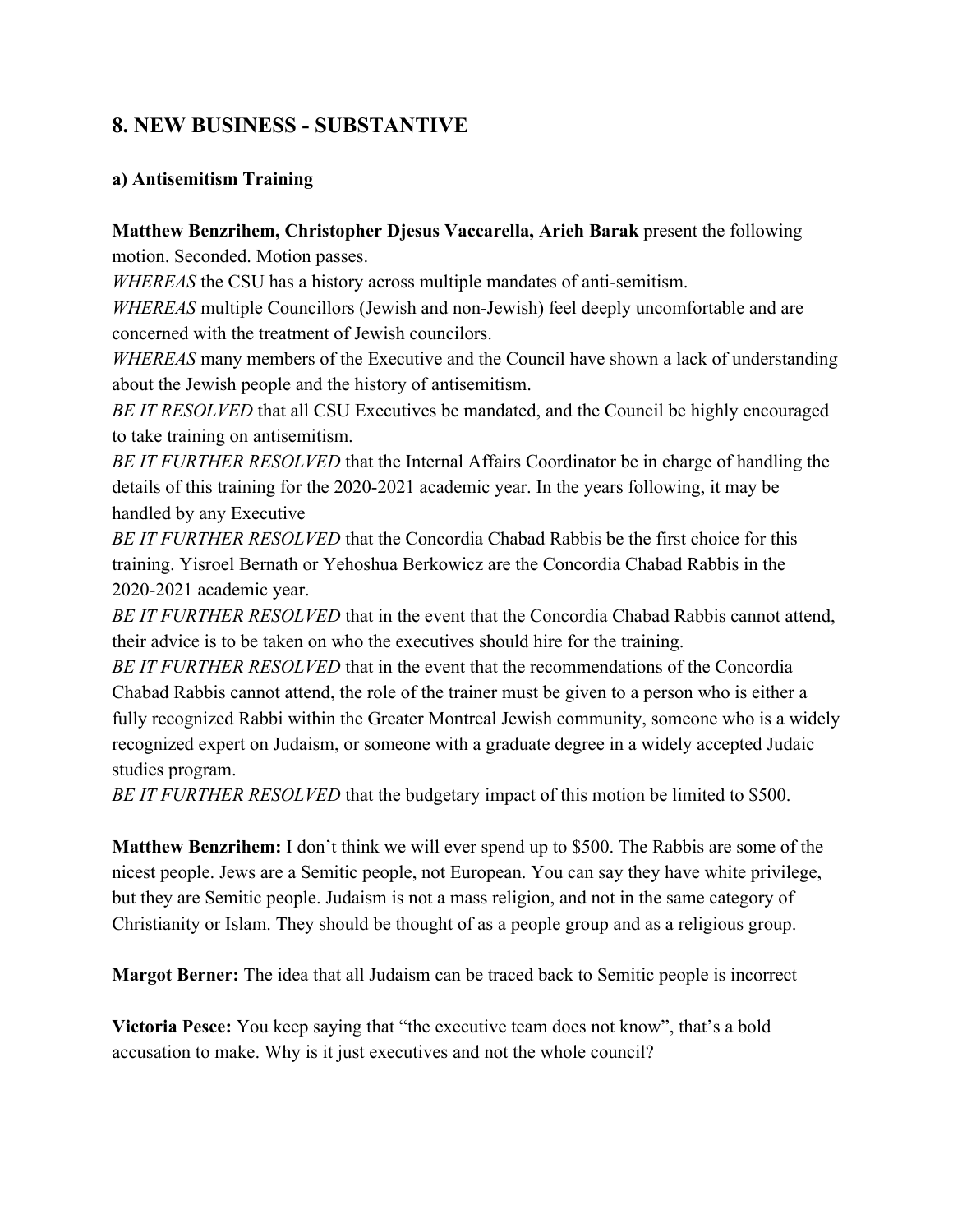**Matthew Benzrihem:** I cannot mandate councilors, but I can mandate executives since their employees

**Victoria Pesce:** Training is important and all of the council should be forced to do this

**Lauren Perozek:** Did you talk to Daniel at all about adding this to his mandate?

**Matthew Benzrihem:** I did and he recommended this

**Tzvi Hersh Filler:** I cannot confirm there is an antisemitism problem. I don't think the training will help but I'll begrudgingly support it

**James Hanna** motions to table everything under New Business - Substantive to the next meeting. Seconded by **Shaun Sederoff**. Opposed. Motion fails

VOTE: 4 YES 12 NO 3 ABSTAIN

**Lauren Perozek:** There are no contentious motions left, we can get through them fast. Can we get some work done and get through new business?

**Lauren Perozek** motions to table

**Margot Berner:** I need to call an SCM.

**Harrison Kirshner:** We have important agenda points that I think we should get passed

**Tzvi Hersh Filler:** There is potential for certain items to become contentious.

**Jarrad Haas:** Can we make a motion where we table any agenda point if it gets contentious?

**Diana Lukic:** There are important motions, including a training motion coming up

**Anais Gagnon:** It's already late and we should be having these discussions with more time allotted and a fresh mind.

**Isaiah Joyner:** To show respect to everyone's thoughts and opinions, let's do the other training motion, go to announcements, and then adjourn.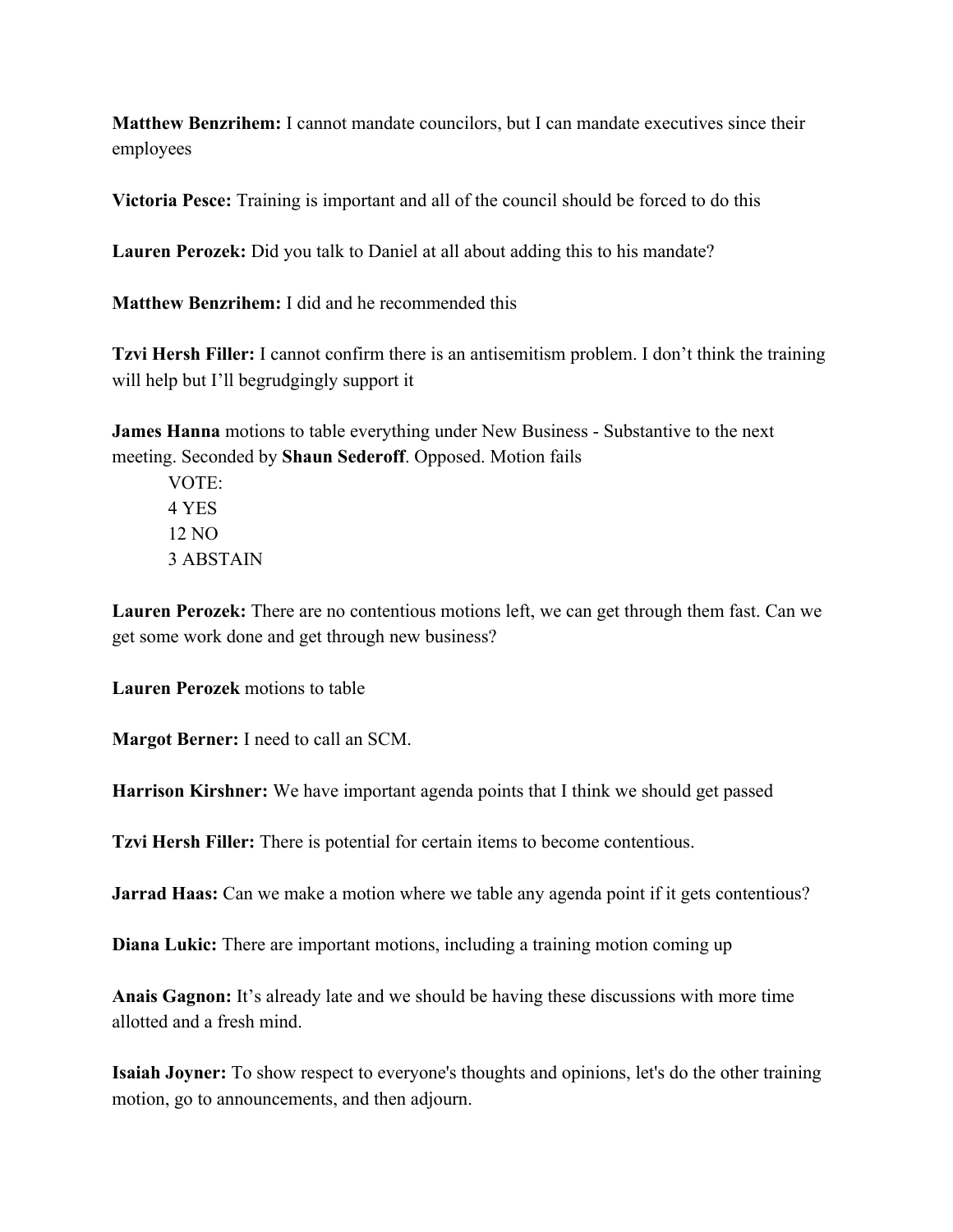### **b) CSU Sexual Violence Policy & Code of Conduct**

**Margot Berner** presents the following motion. Seconded by **Lauren Perozek**. Motion passes. *WHEREAS* the CSU was mandated by Bill 151 "An Act to prevent and fight sexual violence in higher education institutions" to create an enforceable sexual violence policy.

*WHEREAS* in the Policy Committee Meeting on March 27th, 2019 the CSU Sexual Violence Policy was approved and then was passed at the April regular council meeting with the aim of it then being sent through a referendum in the 2019 byelections but this was not done as there were concerns about the enforceability of the policies.

*WHEREAS* the 2018-2019 annual report passed by the membership stated that:

"Since the CSU Code of Conduct and Sexual Violence and Safer Spaces Policy were passed by Council, there remains only two things to do. First, hire a third-party ombudsperson to act as a neutral party of referral for the Judicial Board. Second, we need to have a referendum in October 2019 to codify the two policies as annexes within the CSU By-Laws so that they supersede the standing regulations and are non-optional for all representatives within the CSU." *WHEREAS* CSU the legal team has confirmed that making the policy an annex of the bylaws would allow for enforceability of the policies.

*WHEREAS* the section "Amendments to By-laws" specifies that these amendments "amendments" may be in force and in effect only until the end of the term of office during which they are enacted unless they have been confirmed by a simple majority of a quorum of the members voting in a referendum." (21.2)

*BE IT RESOLVED* that a special council meeting be called on September 23rd 2020 by the General Coordinator to vote on adding the Code of Conduct and Sexual Violence and Safer Space Policy to the CSU bylaws as annexes with references to these annexes added in relevant sections of bylaws.

*BE IT FURTHER RESOLVED* that a referendum question on the subject be added to the 2020 CSU byelections

*BE IT FURTHER RESOLVED* that the Policy Committee be tasked with reviewing the bylaws and suggesting the small changes necessary to incorporate these annexes into the bylaws in a coherent way.

*BE IT FURTHER RESOLVED* that the question sent to referendum at the 2020 byelections be as follows:

*"With the aim of confirming the CSU Code of Conduct and Sexual Violence and Safer Spaces Policy enforceability and increasing representative accountability,*

*Do you agree to add the CSU Code of Conduct and Sexual Violence and Safer Spaces Policy to the CSU bylaws as annexes and for the sake of consistency add to the bylaws relevant references to these annexes?"*

*BE IT FURTHER RESOLVED* that the referendum question includes a link to the proposed bylaws with the proposed changes highlighted or otherwise emphasized.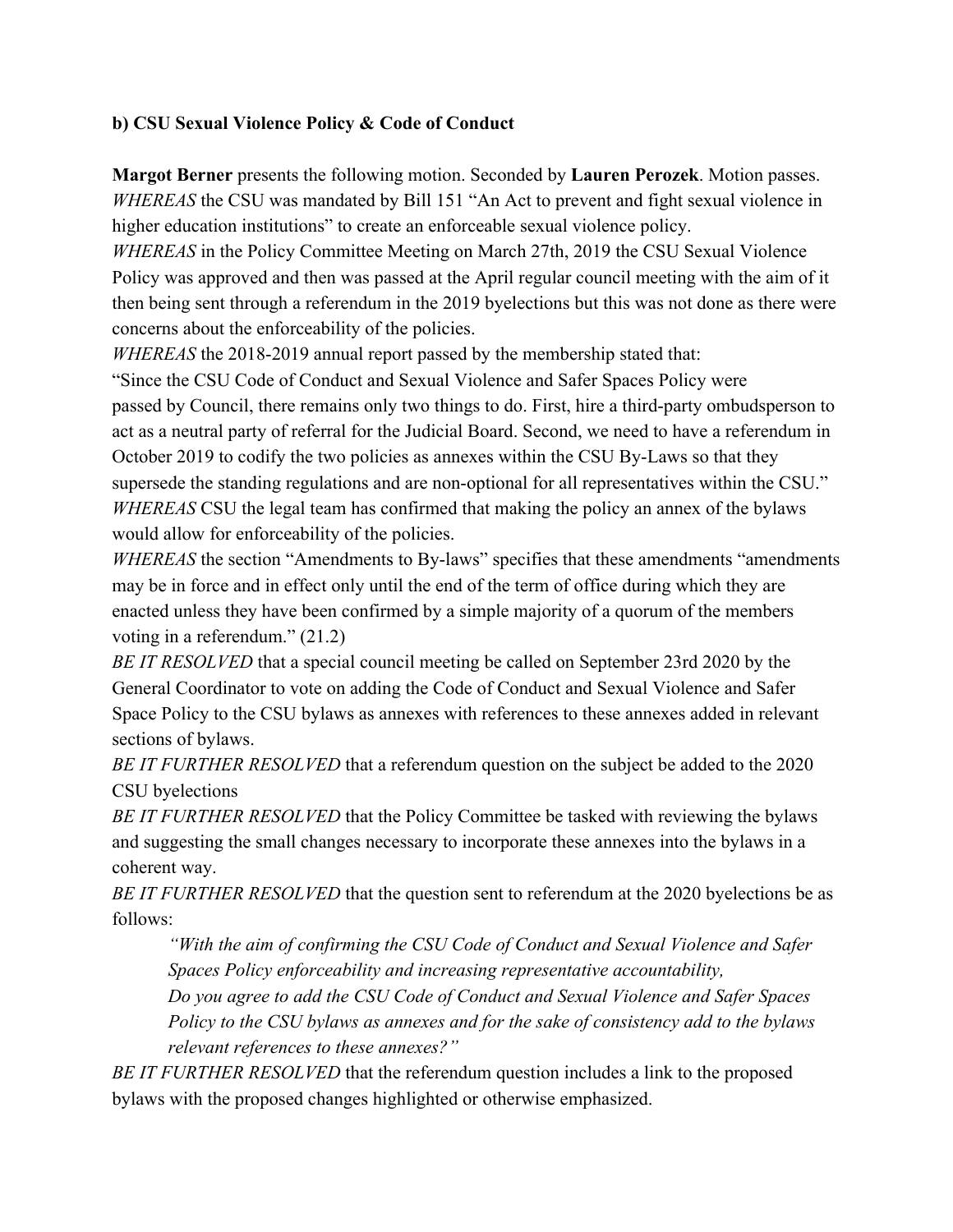VOTE: 15 YES 2 NO 1 ABSTAIN

*LAUREN PEROZEK VOTES YES CHRISTOPHER DJESUS VACCARELLA VOTES YES HARRISON KIRSHNER VOTES YES JEREMYA DENEAULT VOTES YES*

**Margot Berner:** We just agreed to pay SFCC \$35000 for three years. Currently, we do not have an enforceable sexual violence policy. This was supposed to be resolved last year but there was confusion over putting the sexual violence policy and code of conduct would make it legally enforceable, however, we have confirmation from the lawyers that it would make it enforceable. We've had SFCC look it over, and it's horrifying that this hasn't been in our policy yet. To change the bylaws, we need to call an SCM. Let's hold people accountable for sexual violence now and then send this to a referendum. If anyone is going to try to nitpick about legality, it's been gone over by the lawyers and a national student movement against sexual violence, and they all say it's fine.

**Tzvi Hersh Filler:** The motion is to call a referendum and an SCM?

**Chairperson:** In the bylaws, it says that any vote to alter the bylaw must be done with ⅔ vote at an SCM, and then passed in a referendum

**Tzvi Hersh Filler:** It's phrased to send to a referendum now

**Margot Berner:** We can say that it's adopted until the referendum

**James Hanna:** This is out of order. JB said changing bylaws need to be done at SCM.

**Chairperson**: Sending things to a referendum doesn't need to be done at SCM, only changing bylaws.

**James Hanna:** Those bylaws imply a referendum after you change them. I don't want to be discussing bylaw changes at 11:44 PM

**Margot Berner:** We're only discussing if we're sending this to a referendum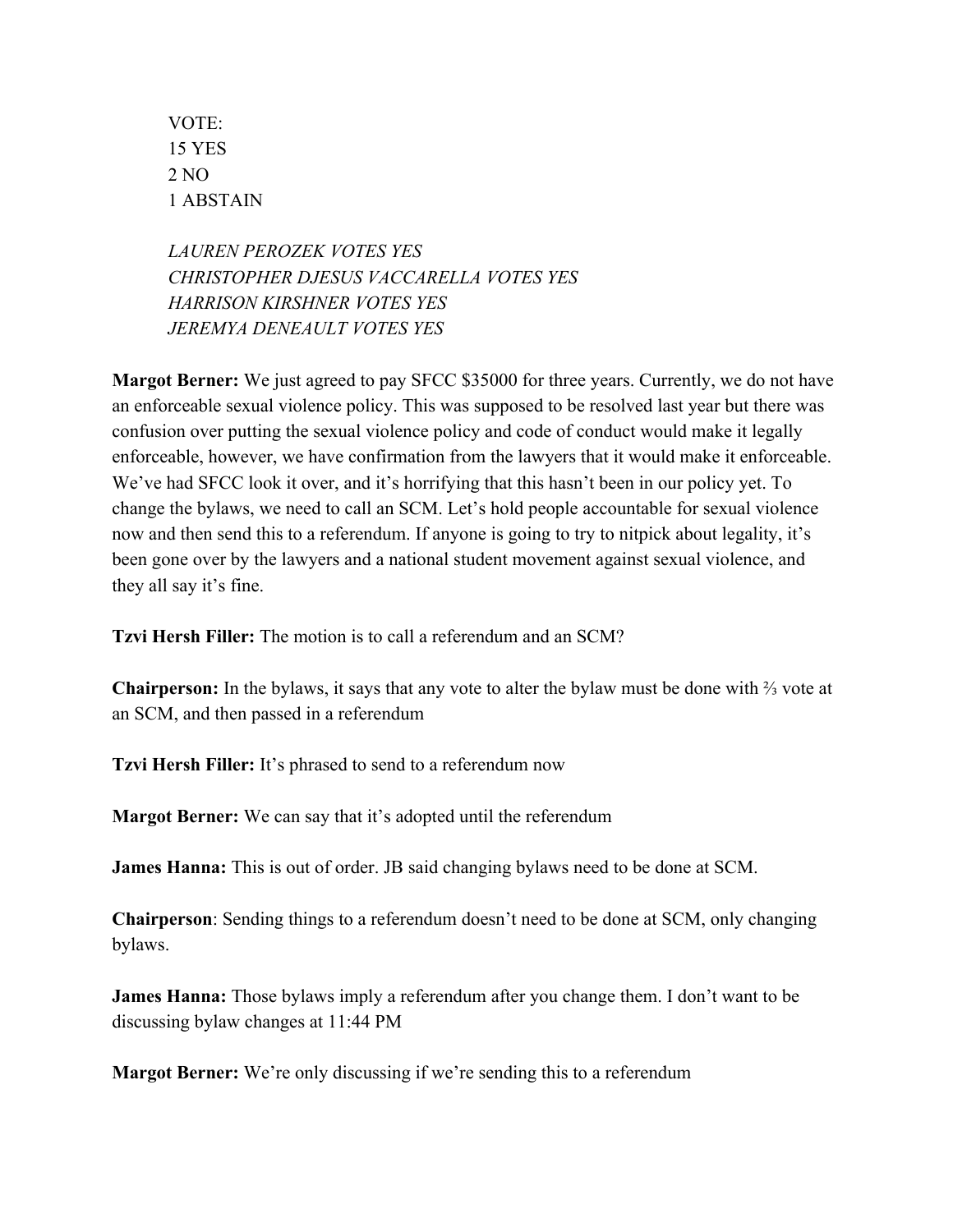**Chairperson:** We can adopt a bylaw and never have a referendum on it. It's a loophole

**Harrison Kirshner:** I support this motion. I believe we're working on something like this in Policy. I want to make sure we aren't overlapping here

**Sarah Mazhero:** This is something we were working on, and I support this motion to have an SCM to send to a referendum. It's important to hold others accountable, and I've vocalized that. You have my full support.

**James Hanna** motions to table this to the next RCM in October. Seconded by **Tzvi Hersh Filler**. Motion fails

VOTE: 0 YES 14 NO 2 ABSTAIN

*LAUREN PEROZEK VOTES NO*

**Isaiah Joyner:** In theory, the SCM would have to be separate from every other item we're tabling

**Harrison Kirshner:** Is this applicable for future councils as well?

**Margot Berner:** The policies are in place but we were confused about the enforceability of it, so they weren't sent to referendum. So it would be applicable for future councils

**James Hanna:** The policy as it stands is not only an imperfect policy, there are glaring holes in it. This is beyond the fact that the policy committee is trying to integrate this. We don't have any of the aforementioned legal and JB opinions in front of us and I'd like to see it. I don't think we should be giving third party organizations veto power over councilors. There's a desire to make things happen quickly before the job is actually finished. I can't vote to send these policies as written to the referendum because they are unfinished and there are unaddressed issues. This should've gone through policy first before being sent right away to a referendum

**Margot Berner:** These <u>have</u> gone through the policy committee

**Eduardo Malorni:** I believe that the policies have passed but now need to be enforced. People are able to say that people are guilty but we can't do anything about it. Last year people asked for my help and I couldn't do anything about it to hold people accountable because they weren't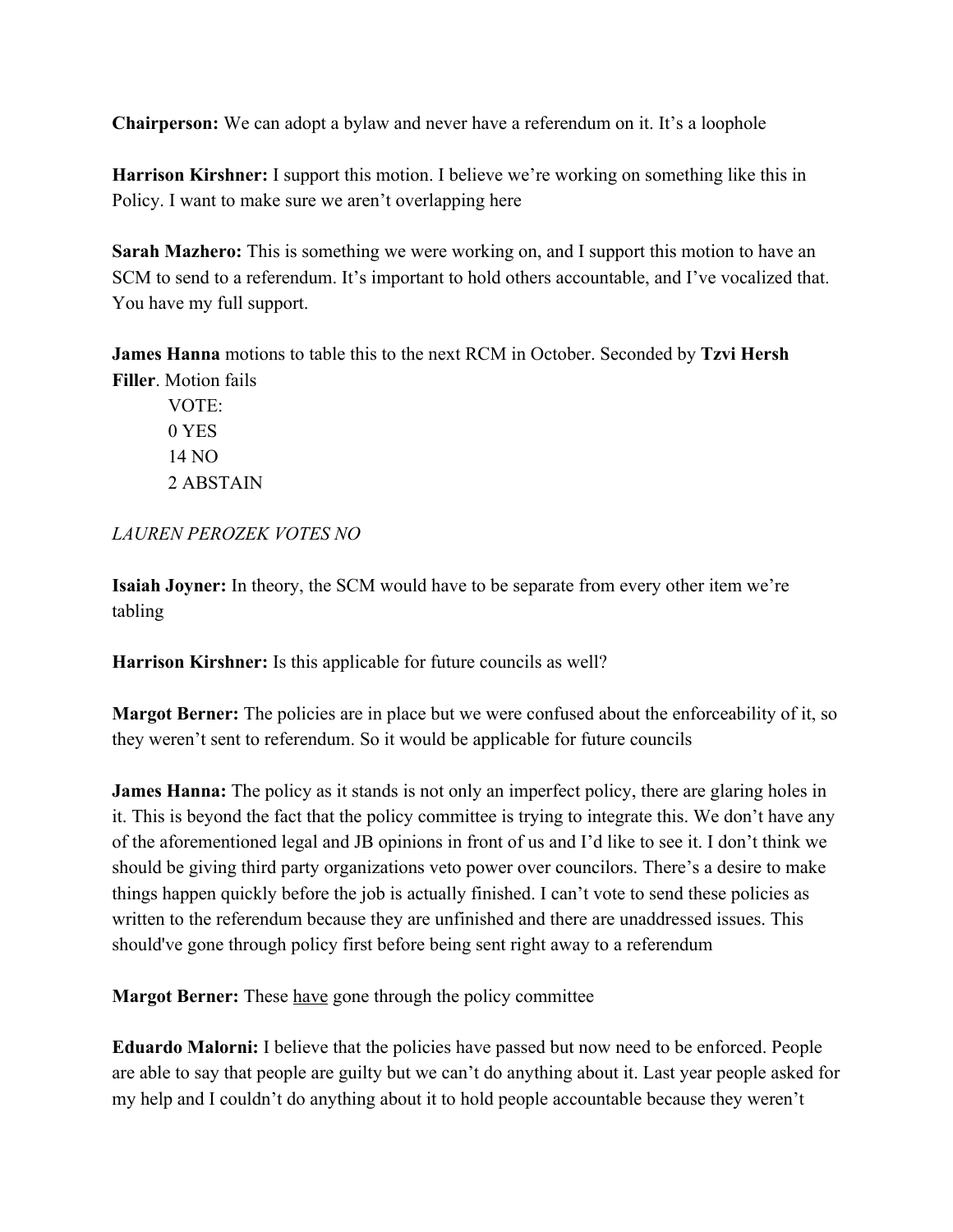enforceable. That was one of the toughest things I had to do last year, to not be able to help them. That's not right

**Sarah Mazhero:** As someone who has dealt with SVAC as well, this is not something that can be tabled until October. We need to make both of these policies enforceable to hold people accountable. We are trying to hold the university accountable, so we need to hold ourselves accountable as well. The lawyers have given their point of view, this needs to happen by November and that will be my #1 priority.

**Tzvi Hersh Filler:** Real mechanisms from the university and government exist to keep people accountable. The fact that we want to create our own policies is dangerous because we're distracting people by saying this is something that can help when it can't. Instead, we should be sending people to the actual mechanisms in place. This motion itself is also very punitive.

**Sarah Mazhero:** To say to use the university mechanisms is problematic

**Tzvi Hersh Filler:** The policy is overly punitive, and designed to eliminate two people on the council in particular. I cannot confirm that, but it would eliminate councilors. We cannot send this to the referendum knowing it's flawed

**Matthew Benzrihem:** There are policies about punishment for missing training, can we make the punishment consistent with the others?

**Eduardo Malorni:** We just want whatever these policies are to be enforceable.

**Tzvi Hersh Filler:** Are we discussing theoretical or an actual policy? The one that would eliminate the four counselors?

**James Hanna:** Would this motion be sending the policy as it exists now to the bylaws and referendum? Or whatever is approved by the policy committee

**Margot Berner:** The current policy approved is the one going to byelection. The policy is looking at updating the sexual violence policy and code of conduct, that takes a while and in the interim, we need to have functional sexual violence, according to Bill 151. This policy does not have to stay this way forever. When the policy is finished going over everything they can send the edits to the referendum. I don't think they'll be done by byelection, so until then we need functional policies to deal with sexual violence complaints.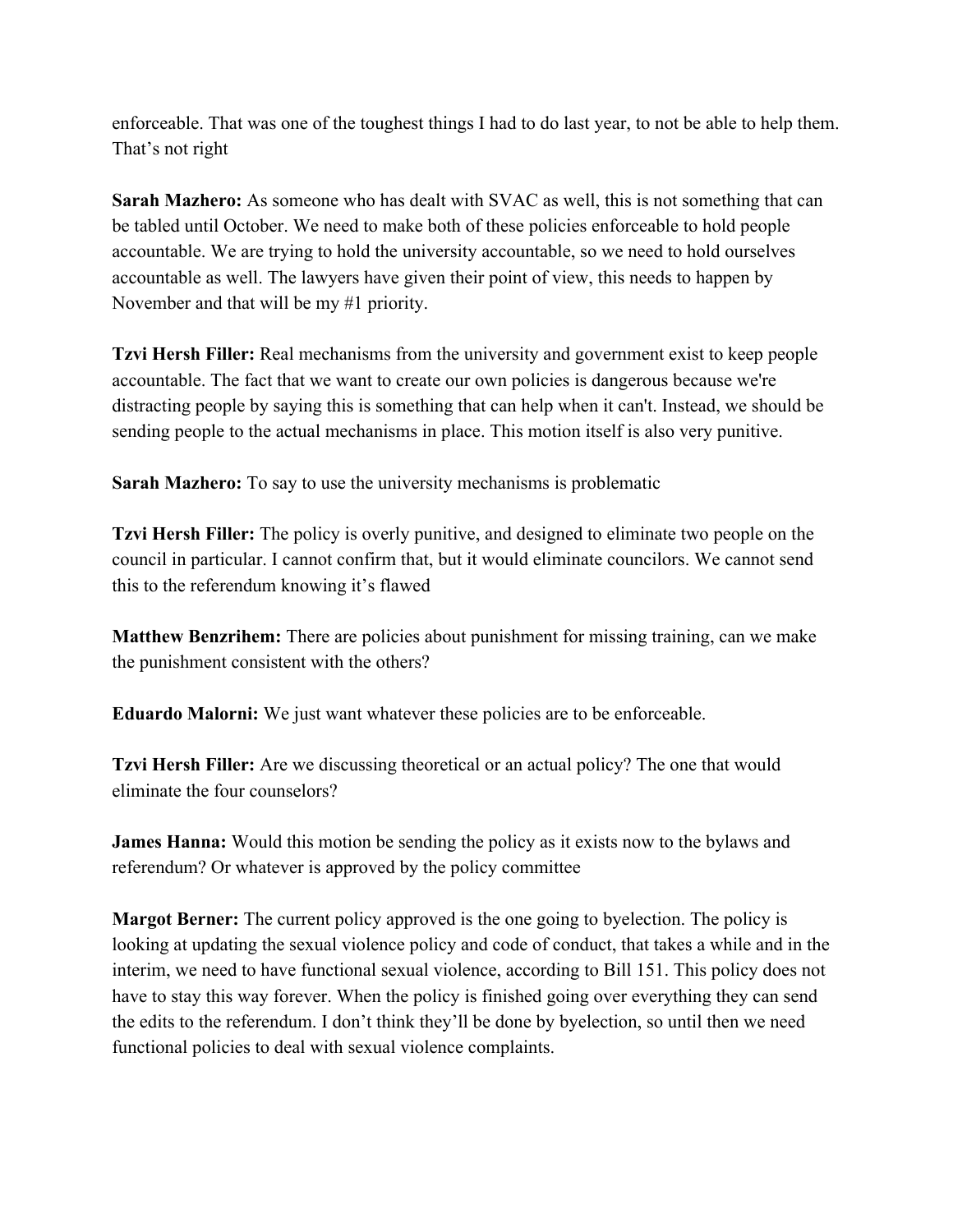**Yasmine Yahiaoui:** Sexual harassment prevention training is a good way to make everyone feel safe. The fact that we're arguing about this right now is sad. Students vote for us and we need to take this seriously. If I were a student listening to this, I would think this is sad. This should be taken seriously and if you refuse to take this training, how are you going to represent students? You're not here to be representing yourself. Think about the students. In Concordia, if you don't take the sexual harassment training there are punishments

**Margot Berner:** I hope we can vote on this soon. This is important, and I hope that I'm not understating how many rounds of approval this policy has gone through. They've been looked at by multiple national associations. This has been a huge chunk of my life, and I hope it isn't inappropriate to say how deeply hurtful it is to see people find ways to nitpick this. Survivors deserve better than this and empty promises from the CSU. I understand the concerns and they can be addressed by the time of the next general election.

**Isaiah Joyner**: This shouldn't be a discussion. We're trying to make this enforceable. It's tiresome. We're trying to make a safer space for survivors, but right now we can't do anything because of policy. Some of us are coming back here to make sure issues like this are resolved. What policy *is* perfect? We need to start somewhere, and this seems like a good place to start.

**Victoria Pesce:** How do you want us to tell the administration to hold themselves and their professors accountable when we're not even holding our colleagues accountable? Doing nothing is worse than doing something imperfectly

**Sarah Mazhero:** It's sad and disappointing that some of you are thinking about petty stuff and letting every survivor down, and letting the CSU mandate down. People have been going through this trauma for so long and we're neglecting them by not showing any support, just like the University. We're elected to help students, vote the right way.

**James Hanna** motions to exhaust the speaker's list. Seconded. Opposed. Motion fails.

VOTE: 9 YES 9 NO

**Tzvi Hersh Filler** motions to split the articles individually. Seconded by **Roman Zelensky**. Motion fails.

VOTE: 2 YES 14 NO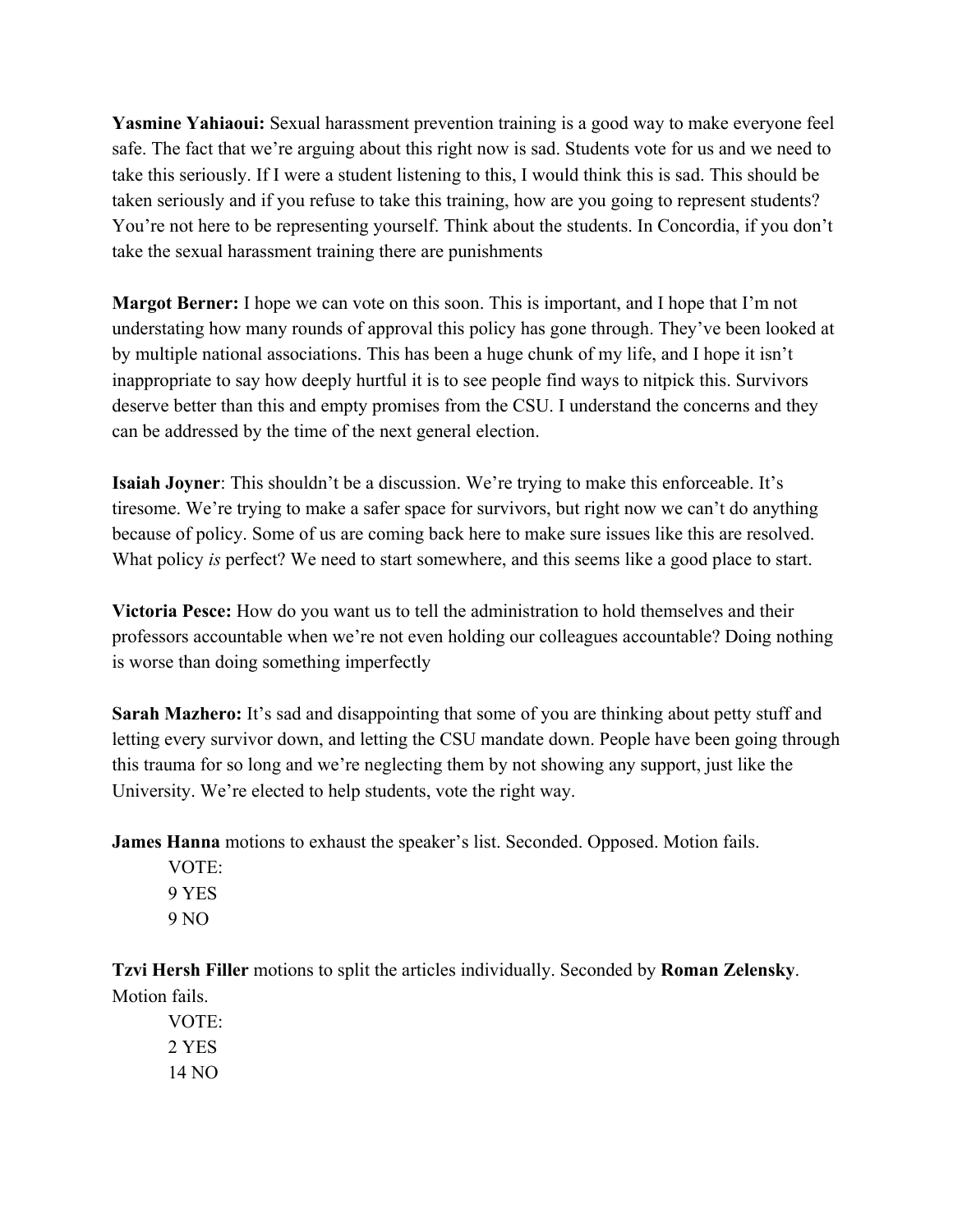**Tzvi Hersh Filler:** Both sides seem to be talking AT each other and are looking at different parts of the policies. We should split the policy.

**James Hanna** motions to vote on Section 2 separately. Seconded by **Arieh Barak**. Motion fails.

VOTE: 3 YES 14 NO 1 ABSTAIN

**James Hanna:** The contentious bits are in this section. It sets a bad precedent to give a third party exclusive discretion on whether or not to count a training, where the punishment is that the counselor has to resign.

**Harrison Kirshner:** Let's pass this now so that we can talk about this at another date

**Tzvi Hersh Filler:** That is idiotic

**Isaiah Joyner** motions to table the rest of the agenda except for announcements. Seconded. Opposed.

### **c) Committee Diversity**

**S Shivaane** presents the following motion. Seconded by **Diana Lukic**. Motion passes.

*WHEREAS* CSU committees lack racial and gender diversity;

*WHEREAS* issues concerning the union in regards to Finance, Loyola, Sponsorship benefit from diverse perspectives;

*WHEREAS* on July 8th, Council approved a previous iteration of this motion for Appointments, Policy, External and Student Life committees.

*BE IT RESOLVED THAT* the remaining seats on Finance, Loyola, and Sponsorship be restricted to gender non-conforming students, women, Black, Indigenous, and students of colour, as well as students within the LGBTQ+ community.

**S Shivaane** motions to add the following. Seconded. Motion passes.

*BE IT RESOLVED THAT* notwithstanding SR 17, a 5th seat new added onto the Policy **Committee** 

*BE IT FURTHER RESOLVED* that that seat also be limited to the groups in the motion.

**S Shivaane**: All the councilors on the policy committee are men, aside from Sarah. that committee would benefit from gender diversity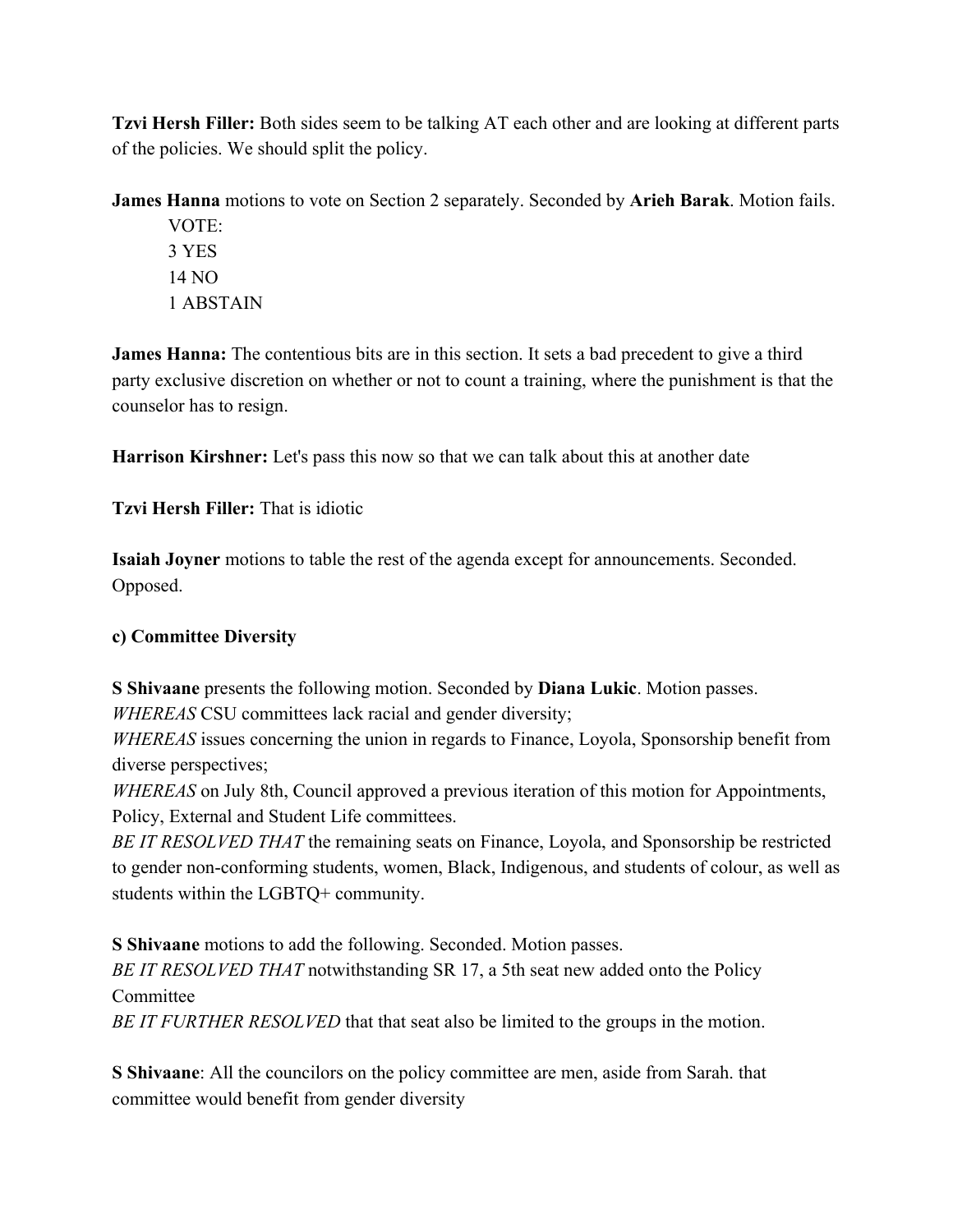**Tzvi Hersh Filler:** This motion is out of order as it violates Article 10 of the Quebec Charter of Human Rights and Freedom. This motion itself states that someone of a certain gender or race cannot nominate themselves

**Harrison Kirshner:** When you look at what the PM and Government of Quebec did when they were elected, they committed to a 50/50 gender cabinet.

**Tzvi Hersh Filler:** There's a difference between that and saying a group cannot apply. In one scenario you're barring a group from applying, whereas in the other you're saying that a certain group would have an advantage

**Lauren Perozek:** Does this council stand for diversity? We should keep that in mind.

**Jeremya Deneault:** We all want diversity, Lauren

**S Shivaane:** I suggest the counselor looks up the definition of discrimination in regards to this.

**Margot Berner:** This came up in council two years ago. Is anyone in this council going to sue the CSU for not having more men on the policy committee?

**Isaiah Joyner:** We have to pay our lawyers for every legal opinion they give. I don't see why we need a legal opinion to make this happen when we have the ability to do so. I don't think anyone wants to sue the CSU over this appointment. Given the political climate and systemic barriers that people face, we want to give people opportunities. We already see this in practice, like in the PMs cabinet

**Marlena Valenta:** There are systemic things that deter POC and women from certain fields, the fact that we're going to stop people from participating based on a moral or legal dilemma is wrong. What's the point in fighting against this?

**Margot Berner:** Is policy committee working on sexual violence and gender diversity policy?

**Sarah Mazhero:** Yes, we are fully committed to that

**Matthew Benzrihem** motions to amend the motion to the following. Seconded by **Harrison Kirshner**. Motion passes

*BE IT RESOLVED THAT* the policy committee seat be limited to gender non-conforming students and women.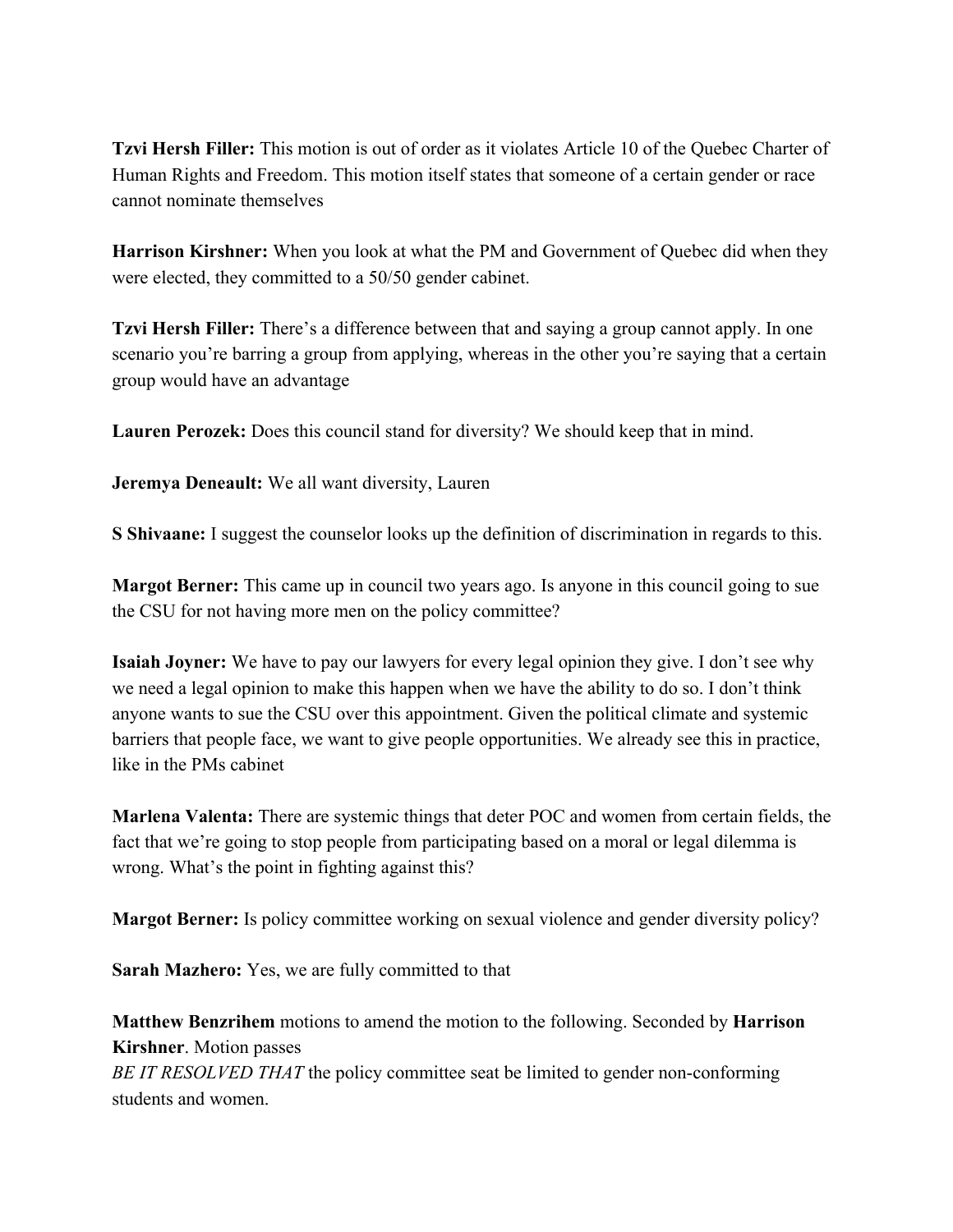**Margot Berner:** Your heart is in the right place, but sexual violence policies also affect those who are marginalized by society. Gender nonconforming people also face sexual violence

**Tzvi Hersh Filler**: I'm not saying we should exclude people, I'm saying the opposite. There is not a single Hasidic counselor on those committees.

**Harrison Kirshner:** I respect you, but if governments can do it why can't we?

**Tzvi Hersh Filler:** The government does not put out job postings saying that people who are not part of a specific group cannot apply

**Harrison Kirshner:** If I want to become a member of parliament, I have to be a certain category and right now they are prioritizing POC and gender minorities. If they can do it, why can't we?

**Tzvi Hersh Filler:** I agree we should do our research and send this to lawyers. The keyword you use is prioritized, which isn't here

**Daniel Amico:** You can't discriminate against a White man. There is a reasonable limits clause in the Charter, you can test reasonable limits by using the Oakes test. It tests if you can not withstand a Charter right reasonably. This is basic Charter 101, you can't say one thing about the Charter but not understand the whole thing

**Ahmadou Sakho:** I'm a member of the Policy Committee, I think it's important to have more women in the committee. We're not all experts, seeing the challenges that will come, especially with the byelections coming up, the new policies, it's important to have a powerful voice and valid opinions that would help us make the best decisions. I would vote yes for this motion and encourage you to do so

**Isaiah Joyner** motions to exhaust the speaker's list. Seconded by **Harrison Kirshner**. Motion passes.

**Tzvi Hersh Filler** motions to table discussion to consult the lawyers for a legal opinion about this motion. Seconded. Motion fails.

VOTE: 1 YES 18 NO 1 ABSTAIN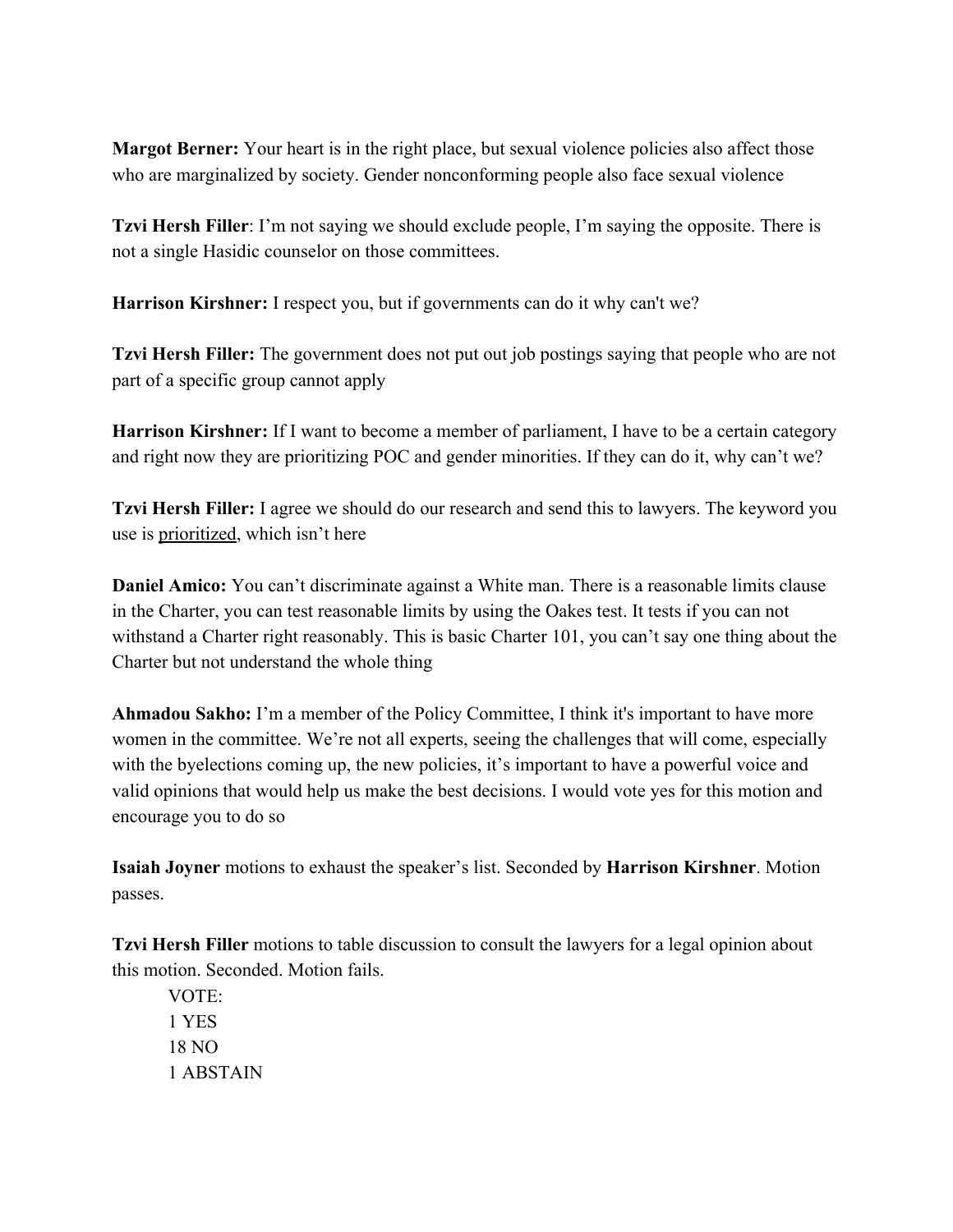**Sarah Mazhero:** I think it's a waste of legal fees to pay for this. It's inevitable that they will say what Daniel said. We need to promote diversity and inclusion, it's questionable how it's being brought up yet again by a white person --- (INTERRUPTED)

**Tzvi Hersh Filler:** I don't identify as white

**Sarah Mazhero:** It's becoming disrespectful. Let's give opportunities to people and follow the same equity practices other corporations are following to battle systemic inequality. Let's not use the legal fees for this, they charge \$200 for an hour, let's use that for a sexual violence policy review or other important matters

**Margot Berner**: Can we add that the policy seat is prioritized for BIPOC, gender nonconforming, and women. Would this make Hersh feel better about being the CSU potentially be sued?

**Tzvi Hersh Filler:** Can a counselor who does not meet your criteria nominate themselves?

**Margot Berner:** Yes, if there are no other applicants

**Tzvi Hersh Filler:** How would this motion take effect? If someone does, then they'll be barred from applying based on their assigned characteristics. At any point in the meeting, can a councilor nominate themselves and have their nomination refused based on their race or gender?

**Margot Berner:** We would accept the nomination but prioritize others

**Victoria Pesce:** The annual campaign is BLM. Black lives have not been considered here. You don't need to identify as white to have white privilege.

**Isaiah Joyner:** I reached out to the LIC.

**Walter Tom:** The idea of affirmative action programs is to correct historical disadvantages. Often times, people don't understand the historical context of these programs and say it's reverse discrimination. The #1 criteria looked at is the person must be qualified. If there's a Black and White candidate that are both qualified, affirmative action would prioritize Black candidates based on their historical disadvantage

**Tzvi Hersh Filler:** Can we take a position where a person who does not identify as certain criteria can't nominate themselves to a committee? Would you still call that affirmative action, as it's not a basis of preference but barring someone?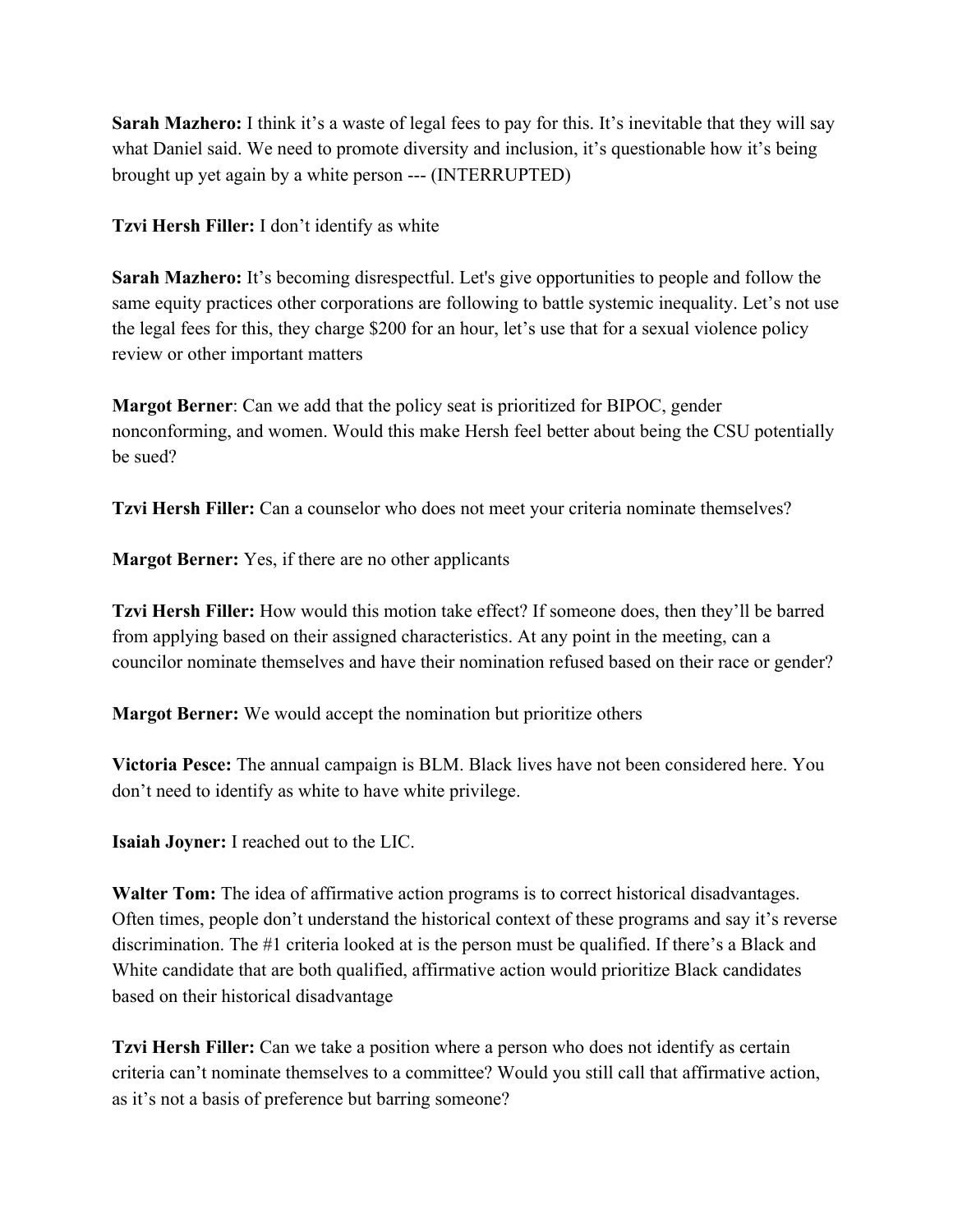**Walter Tom:** There has to be a linkage between the position and the groups being prioritized

**Margot Berner:** We're addressing policies of gender equity and sexual violence, that sounds like a linkage

**Arieh Barak:** I feel discriminated against by this council. You talk about diversity but then discriminate against me.

**Sarah Mazhero:** This isn't appropriate

**Arieh Barak:** I didn't mention you. We're talking about diversity, and there are many minority groups. I'm Latino but there are no Latino seats. That's discrimination

**S Shivaane** motions to exhaust the speaker's list. Seconded by **Victoria Pesce**. Motion passes.

**Tzvi Hersh Filler:** There is not a single Hasidic person on those committees. This motion wants to keep it that way

**Sarah Mazhero:** This is a disappointing discussion of "who has suffered the most". We should stand united, other movements have come about where minority groups are supported. Every meeting has to be a debate and that's highly problematic. Maybe more training needs to be done for certain people. Every meeting I come and every meeting I'm disrespected. This is about minorities coming together and advocating for issues.

**Tzvi Hersh Filler** motions to vote by secret ballot. Seconded. Motion passes.

#### **d) LGBTQIA2+ Training**

**Diana Lukic** presents the following motion. Seconded by **Harrison Kirshner.** Motion passes *WHEREAS* Standing Regulations 212 states "The CSU commits to creating a campus environment free of discrimination, harassment and violence".

*WHEREAS* the Concordia Student Union Code of Conduct, which most Councillor and Executive members signed upon assuming their positions, does not allow under Prohibited Conduct 2.1.9 "Discriminating against or making discriminatory comments or remarks on the basis of race, colour, sex, gender identity or expression, pregnancy, sexual orientation, civil status or age in accordance with the Quebec Charter of Human Rights and Freedoms.". *WHEREAS* there have been incidents of transphobic behaviour and harassment on Council, such as the misgendering of transgender individuals and improper use of pronouns;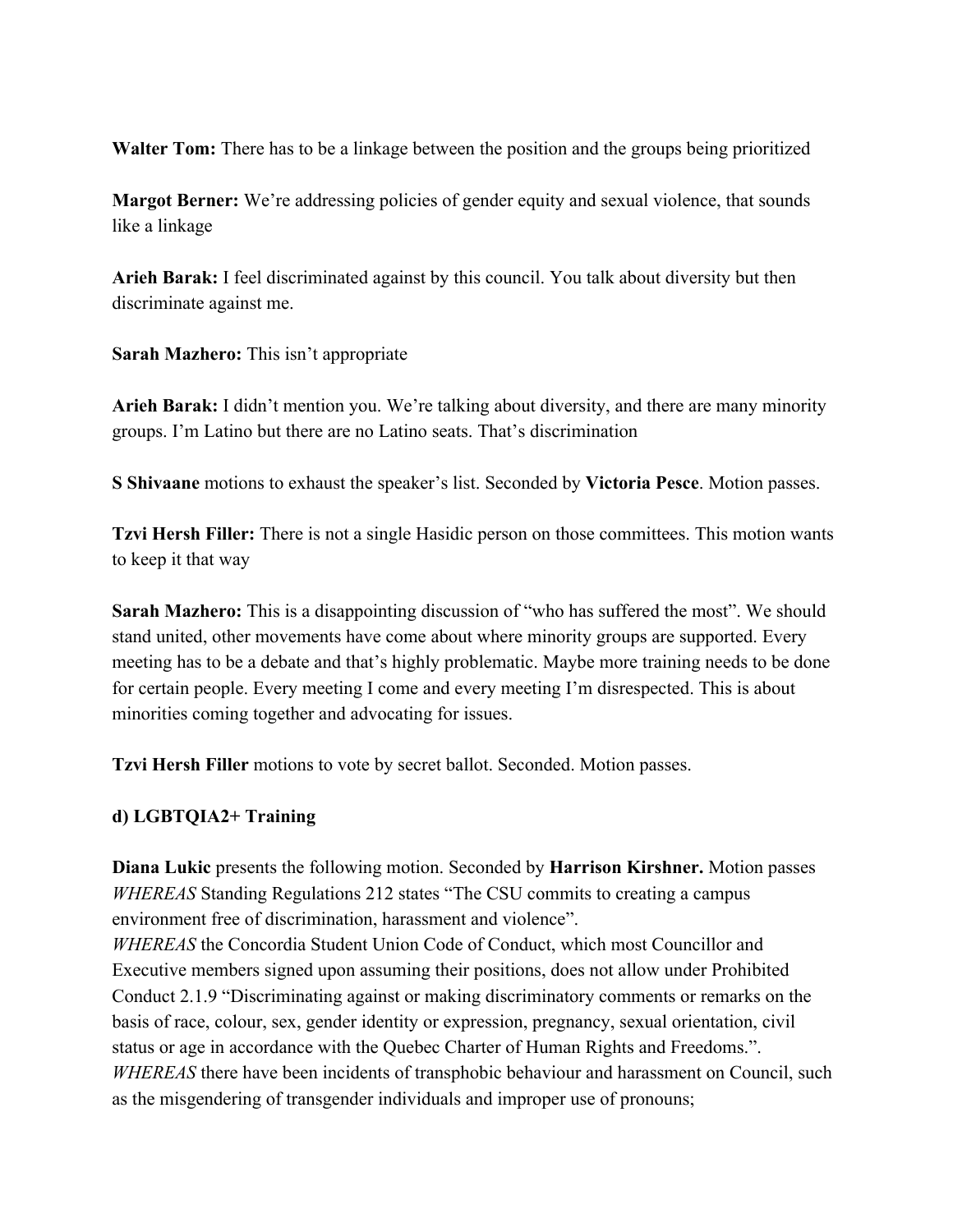*WHEREAS* a lack of information on transgender and sexuality issues may lead to harassment/discrimination, even unintentionally, and further perpetuate heteronormative and binary thinking around gender and sexuality;

*BE IT RESOLVED* that the Executive team is tasked with coordinating a gender and sexuality diversity training with a focus on transgender issues, that encompasses topics such as terminology (such as transgender, non-binary, cisgender, etc.), the gender binary system, gender vs. sex, gender identity vs. expression, pronouns and how to use gender-neutral language, how to spot/what constitutes discrimination and harassment, as well as how to support transgender people and the rest of the LGBTQIA2+ community within the context of a professional environment;

*BE IT FURTHER RESOLVED* that this training last no less than one hour; *BE IT FURTHER RESOLVED* the budgetary impact of this training will be taken from the council training budget line, 5117.

**Diana Lukic:** This is Paige's motion. This is coming from a place where gender minority and transgender issues have been ignored. There are a lot of challenges, especially because there is no centralized education about this and that can lead to misinformation and ignorance. This training would tackle these challenges and give us the correct and appropriate information. This is relevant to the CSU council since there have been instances of people being misgendered and transphobic comments. There is an evident need for this. This would set precedent for future CSU teams and create a more inclusive environment, and encourage other trans, gender nonconforming, and minority folx to join. We have dedicated ourselves to being a Next Generation university and this would fit well in that image.

**Victoria Pesce:** It's important to speak about the LGBTQ community since there is internalized homophobia. Thank you for bringing this motion.

**Arieh Barak** motions to adjourn the meeting. Seconded by **James Hanna**. Opposed. Motion fails

VOTE: 6 YES 12 NO

### **9. ANNOUNCEMENTS**

**Isaiah Joyner:** We're going to getting a CEO for the new byelection

**Jeremya Deneault** motions to enter closed sessions. Seconded. Motion passes.